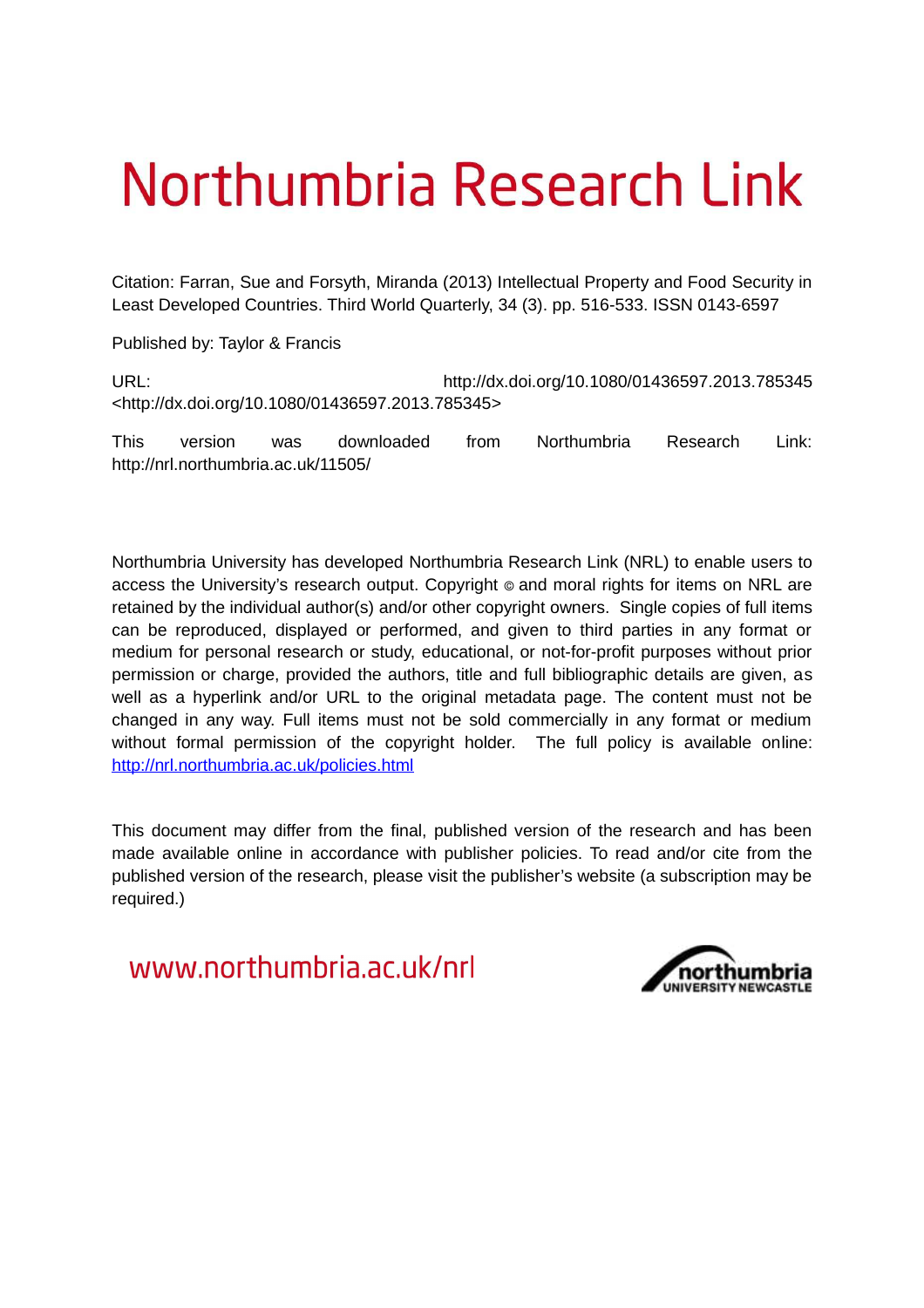#### **Intellectual Property and Food Security in Least Developed Countries**

Miranda Forsyth and Sue Farran

#### **Abstract**

This paper analyses the impact of intellectual property laws on food security in Least Developed Countries, taking the Pacific Islands countries as an example. It argues that IP laws are increasingly impacting upon food security, but are not being adequately taken into account in national policy development. Consequently, national IP regimes are developing in ways that undermine, rather than promote, food security. The paper argues that the particular context of LDCs, including a lack of technological development and reliance upon traditional agricultural systems, requires an approach to intellectual property that is substantially different to the "one size fits all" approach mandated by the Agreement on Trade-Related Aspects of Intellectual Property Rights.

### **Introduction**

The debate about intellectual property laws and food security has taken place almost exclusively in the context of developed and developing countries, which rely heavily on commercial seeds and technology in agriculture. Little attention to date has been paid specifically to the effect of intellectual property laws on least developed countries (LDCs) and other countries that are far behind the technological frontier. It may be that this is because it is assumed that the issues are the same for these countries as for more developed countries, or that intellectual property laws are simply not relevant – after all in such countries the majority of the population are not in waged employment, public and private spending on research and development is almost non-existent, and a large percentage of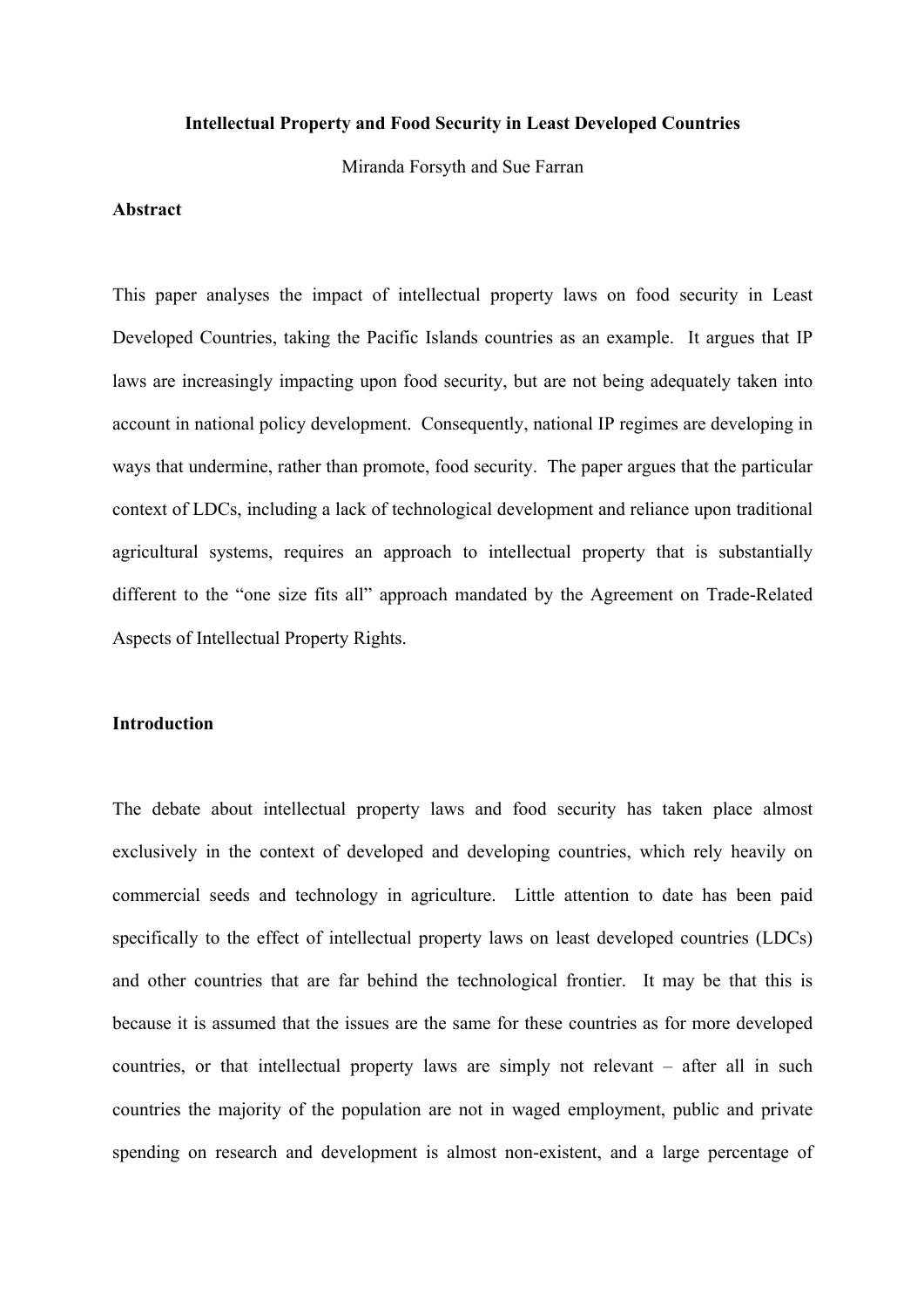people live in rural areas where their daily needs are primarily met by fishing, foraging and the cultivation of staple food crops. This paper challenges both assumptions. First, it shows the growing relevance of global, regional and national intellectual property regimes to food security in such countries. Second, through investigating what type of intellectual property regime would best suit LDCs, it demonstrates that there are good reasons against adopting the same policies as those used in more technologically developed countries (even though they may still be 'developing'). The paper focuses on the South Pacific islands region as a casestudy, as this region includes a number of LDCs and many other technologically limited countries.

The paper first considers the local and regional context of food security in the Pacific Island countries and queries how intellectual property rights are relevant. We identify a number of ways that intellectual property rights impact on this topic, and also show how at present they are generally being overlooked by those involved in food security policy, leading to a lacuna in any national policy development. The paper then examines what types of intellectual property frameworks are being implemented in Pacific Island countries and what the drivers behind these are. We show that new regulatory frameworks are being driven by international players such as the World Trade Organisation (WTO) and other trading partners, who often require IP regimes to be introduced as pre-requisites to membership of Free Trade Agreements, rather than responding to local needs. These organisations advocate strong intellectual property regimes on the basis that they promote innovation and diffusion of new technologies. However, the paper queries the extent to which such regimes are in fact likely to result in new agricultural innovations or diffusion of new developments in agriculture in the context of LDCs. It examines who is currently actually conducting innovative research and disseminating new agricultural technology and knowledge in the region, and what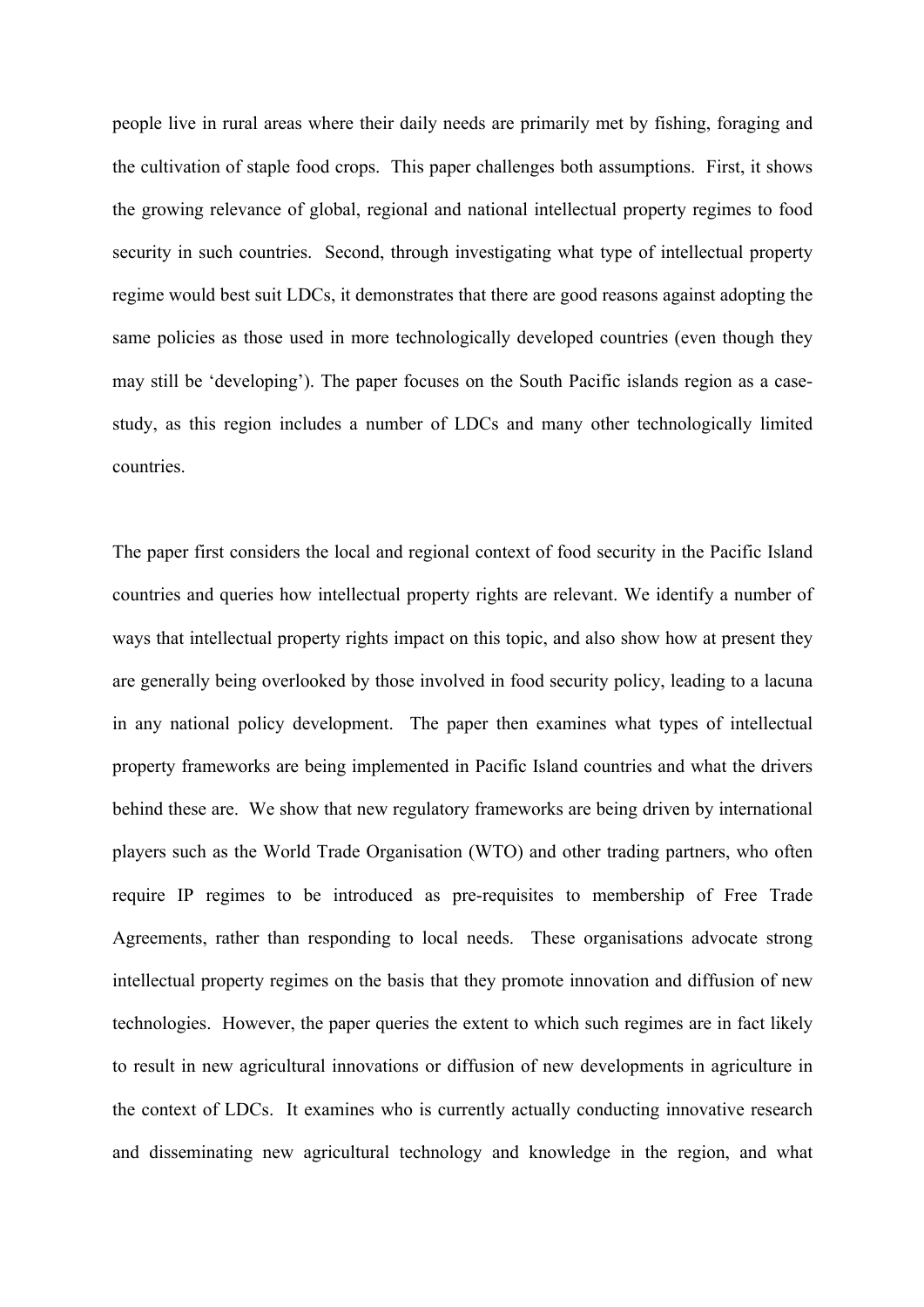incentivises them. We find that this area is almost exclusively dominated by regional research programs and local NGOs, with no commercial ventures playing a significant role. Finally, the paper identifies a regulatory approach that has the best chances of maximising the development and distribution of new agricultural technology in such contexts.

The paper thus contributes to the developing body of literature on intellectual property and food security in three main ways. First, it articulates the perspectives of LDCs, who are far behind the "technological frontier," and whose circumstances are thus radically different from many of the developing Asian countries most commonly discussed in the literature.<sup>1</sup> Second, it presents qualitative empirical evidence to challenge many of the claims made about intellectual property and development by those promoting the "one size fits all" approach exemplified by the Agreement on Trade-Related Aspects of Intellectual Property Rights (TRIPS). In particular, it challenges the claims made regularly by institutions such as the World Intellectual Property Organisation ("WIPO") that "the creation, protection, management and use of intellectual property rights [in LDCs] would contribute to economic development by facilitating the transfer of technology, increasing employment and creating wealth."<sup>2</sup> Third, it makes explicit the links between trade agreements, intellectual property policy-making and sustainable agricultural development, as too often these are not viewed together. $3$ 

### **Part 1: How relevant are intellectual property laws to food security in LDCs?**

Most of the countries in the Pacific Islands region are among the least developed in the world.<sup>4</sup> Their imports largely exceed exports and the latter consist mostly of natural resources or agricultural produce. All depend on regular injections of foreign aid, some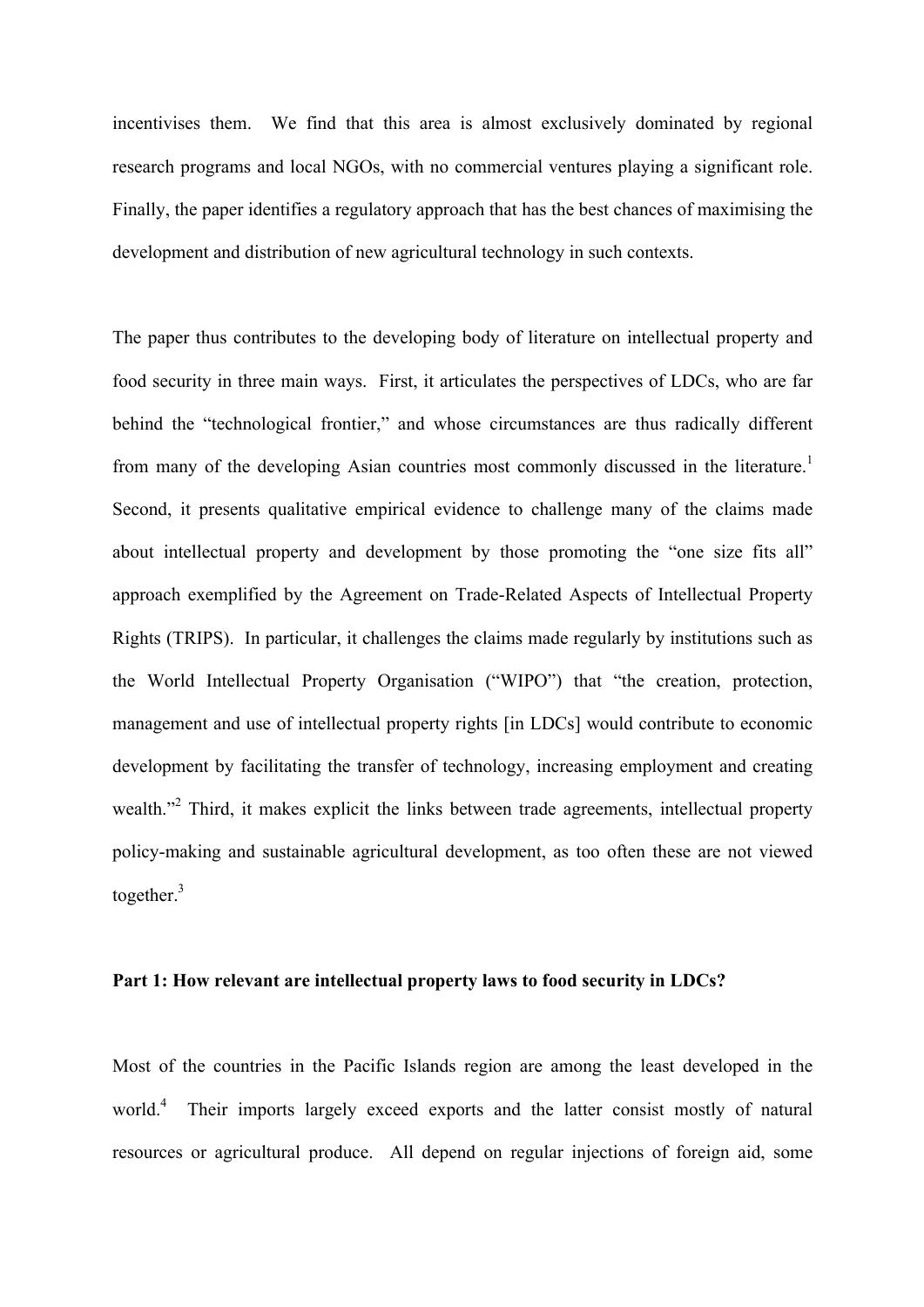almost entirely. Whilst there are many differences throughout the region that have major effects on their vulnerability to food poverty, there are a number of common factors that cause IP laws to have, or to be likely to have, an impact in this area.

#### *(a) International, multilateral and bilateral trade agreements*

At an international level there are a number of intellectual property conventions that have the potential to impact on food security in the region. Arguably the most important of these is TRIPS which sets out the minimum levels of intellectual property laws required for a country to join the WTO. Currently six Pacific island countries are members of the  $WTO<sup>5</sup>$  and one is in the process of acceding. TRIPS requires members to provide effective regimes for the patenting of micro-organisms and some form of plant variety protection. The majority of developed countries have adopted an international convention known as  $UPOV<sup>6</sup>$  as being the most appropriate system for securing the interests of industrial plant breeders and promoting uniformity in agriculture. Although a *sui generis* framework, UPOV is a TRIPS Plus requirement, but may be mandated by WTO accession negotiations, as has for example occurred in the case of Vanuatu.<sup>7</sup> UPOV protects the rights of plant breeders provided they develop plant varieties which are new, distinct, uniform and stable (article 5 (1)). These criteria are not as stringent as for patents, making it easier for commercial plant breeders to secure monopolies, while at the same time their lower requirements for stability and uniformity operate to exclude varieties developed by farmers which tend to be variable and not uniform. Under the terms of the 1978 version, UPOV made two exceptions to the commercial monopoly. Farmers were allowed to save seed for their own use and breeders were allowed to freely use PVP varieties to develop newer ones. These exemptions are restricted in the 1991 version, although there are possible limited exemptions in respect of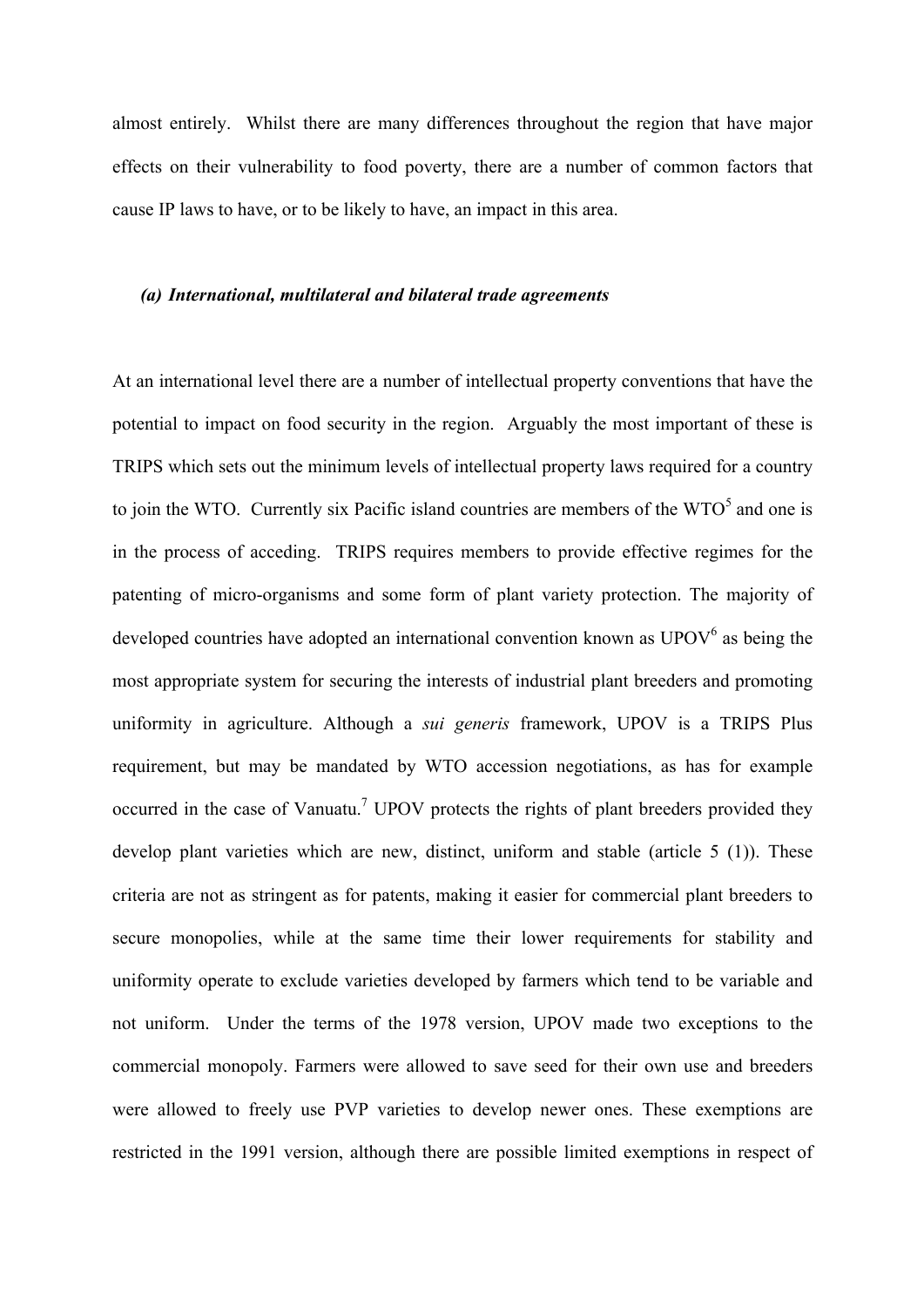farmers' rights, ${}^{8}$  research, ${}^{9}$  and public interest. The 1991 version of UPOV, which is what a number of LDCs have recently been required to implement as part of WTO accession, thus effectively undermines farmers' rights in favour of enhancing protection for commercial plant-breeders' rights.<sup>10</sup>

While only a few Pacific Island countries are currently members of the WTO, most are involved in regional level free trade agreements with neighbouring states. These also have potential intellectual property and food security consequences because the rationale behind them is often to mandate intellectual property regimes favourable to trading partners. Although initially the trading field was reasonable level, with the exclusion of Australia and New Zealand from the 2003 Pacific Island Countries Trade Agreement  $(PICTA)$ ,<sup>11</sup> subsequent free trade agreements, which include Australia and New Zealand, notably PACER (the Pacific Agreement on Closer Economic Relations),<sup>12</sup> and PACER Plus,<sup>13</sup> and also the European Union Partnership Agreements, are likely to give rise to greater pressure for countries to introduce TRIPs compliant intellectual property regimes.

The result of TRIPs consistent IP laws is that access to new germplasm and new technology is controlled by the owners of that technology, who are likely to overwhelmingly be foreign international companies. This means that the costs for farmers in the region in accessing this technology are likely to rise, and also that they are not free to share it amongst other members of the community. This is likely to be increasingly problematic as propertised seeds arrive via foreign aid programs (as often occurs for example in the wake of a tsunami or cyclone) and breeding programs are set up with foreign donor money. As Chiarolla argues, "strong restrictions on access to plant genetic resources may augment the technological divide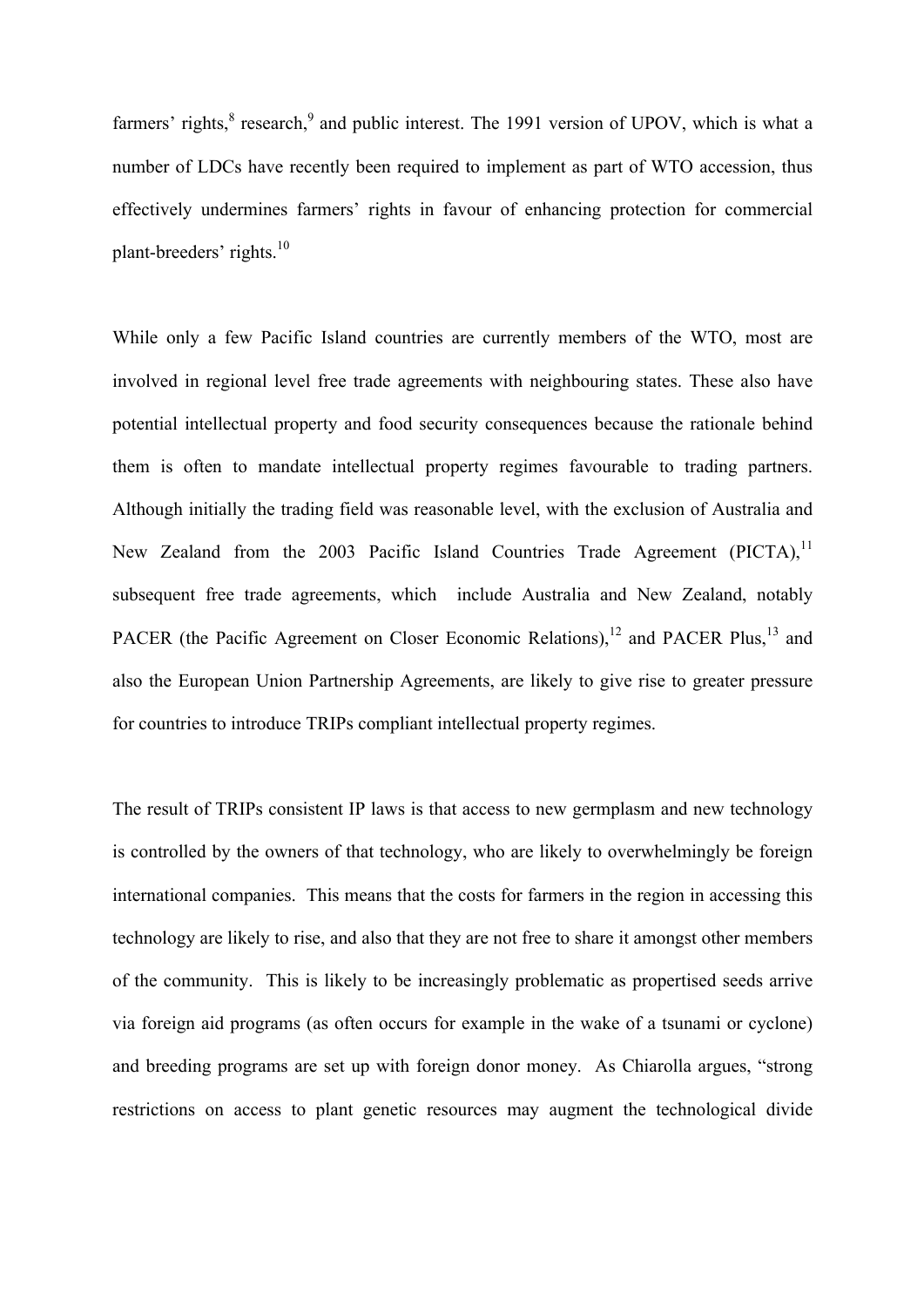between those who have reached the technological frontier and latecomers who rely on adaptation of foreign technologies and germplasm for their domestic food needs."<sup>14</sup>

IP laws are also likely to have negative effects on biodiversity, which has been identified as essential to food security in the region. The Special Rapporteur on the Right to Food stated in a 2009 Report:

The expansion of intellectual property rights can constitute an obstacle to the adoption of policies that encourage the maintenance of agrobiodiversity and reliance on farmers' varieties. Intellectual property rights reward and encourage standardization and homogeneity, when what should be rewarded is agrobiodiversity, particularly in the face of the emerging threat of climate change.<sup>15</sup>

#### *(b) Changes in population densities and consumption habits and climate change*

There are a number of demographic shifts taking place in the region that have considerable impact upon food security. In many there is rapid population growth, whilst in others there is a shrinking population due to migration, either to other islands within the country – leaving some islands severely under-populated - or abroad.<sup>16</sup> There is also noticeable urban drift, creating the situation where many people have no, or very limited, access to land for growing their own food, or keeping domestic animals.<sup>17</sup> Urban dwellers are therefore dependent on purchasing food, either from local markets, or from stores. This has two consequences: first, more food has to be grown and transported to local markets to meet demand, and second there is greater dependency on imported food stuffs such as rice. Consequently there is a need for land to produce higher yield crops, which in turn requires changes in agricultural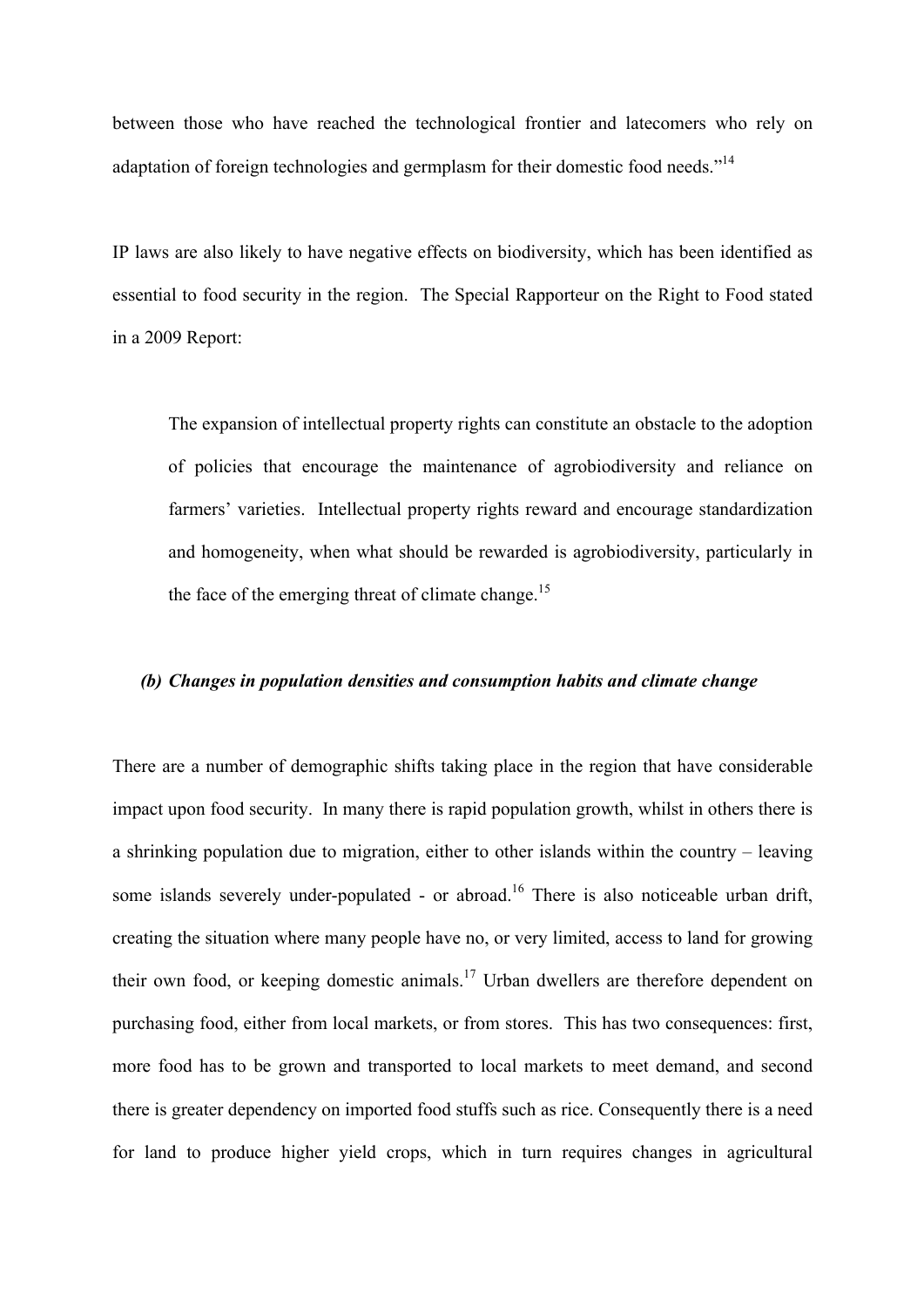techniques and plant varieties, and hence an intellectual property regime that encourages the development of these, and also their diffusion.

Climate change is also likely to have a significant effect on the region, either through saltwater inundation, or the more frequent incidence of cyclones, irregular rainfall patterns and changing temperatures.<sup>18</sup> These changes in turn require changes in agricultural technology, such as the introduction of new species resilient to salinity, drought and flood, and new techniques for food preservation to help populations through periods of natural disaster. This also has consequences for intellectual property policy as it suggests the need for measures to stimulate the development of new varieties and agricultural technology, and the equitable sharing of these developments.

### *(c) Faltering of traditional agricultural exchange systems*

A final factor to affect food security in the region that has consequences for intellectual property policy is the faltering of the traditional economy, and particularly traditional crop development and exchange. Traditional farming relies heavily on root or plant material propagation and the gifting or exchange of plants. The traditional economy is still critical in many countries in the region, although more so in Melanesia than the atoll countries. For example, at present, food gardens are the main source of villagers' food in Vanuatu and provide an estimated 70-85% of calorie needs, depending on location.<sup>19</sup> The literature on the operation of these traditional systems is extremely limited, but what does exist suggests that the development of new varieties of staple crops has been overwhelmingly conducted by individual farmers who then distribute these varieties through their kinship and other networks (church, work etc). These inflows of new varieties of root crops are crucial to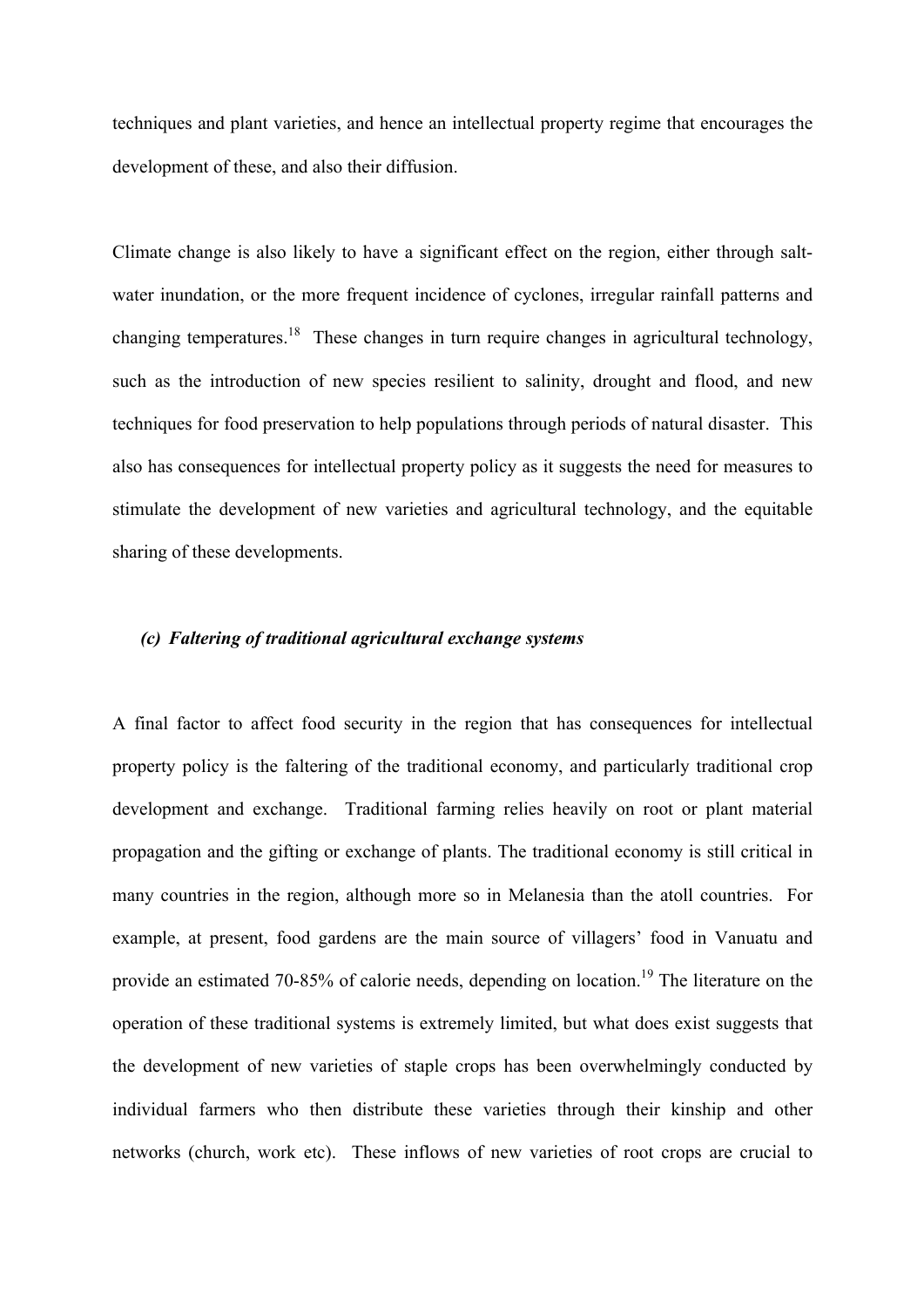maintaining food security in the region for a number of reasons. The first is they help to overcome the problem of viruses. The root crops that form the staple diet in the region are propagated vegetatively rather than by seeds, which means that unlike with seed propagation, viruses are propagated with the plants, and over time these can reduce the yield of the variety. New varieties produced through sexual reproduction carry fewer viruses and so are likely to be higher yielding. Freedom to develop new varieties with different properties will also become increasingly important in the future to address the challenges brought by climate change. The traditional distribution system means that farmers are generally self-reliant for planting material (thus reducing costs of production) and it has allowed subsistence food production to function with a high degree of resilience in the wake of both natural and manmade disasters, as well as increasing population. It has also meant that the varieties best suited to their environment are able to be promoted to the benefit of everyone, and that yield can therefore be maintained without the need to use expensive fertilizers or pesticides. It is clear that this system should be supported if the region's current food security is not to be jeopardised.

The traditional incentive to distribute new varieties widely in a number of countries in the region comes from the customary norm of naming the new varieties by their place of origin or after the person or who gave them to the place. An ethnobiologist working in the northern islands of Vanuatu (Vanua Lava) explains:

In fact if a man, or more rarely a woman, gives his name to a new taro that he or she has discovered in a fallow pond, his descendants will conserve it as part of their heritage. In Vanuatu, there are not so much property rights but usufruct rights. An individual owns what he plants and not the soil that nourishes the crops. The new taro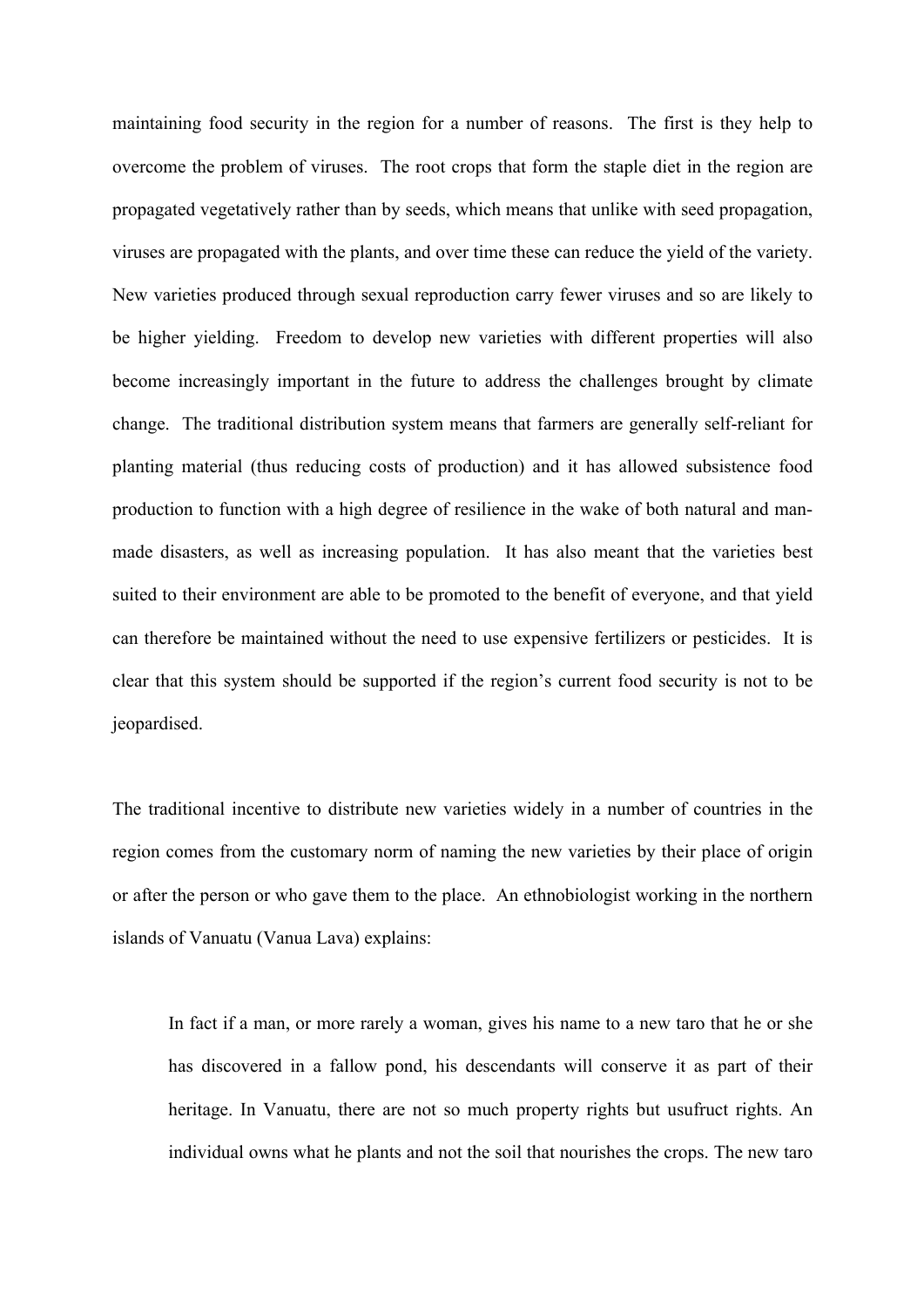holds the seal of its discoverer. The farmer will plant it, multiply it and distribute it with attention as his 'invention,' as the range of its dispersion will be the measure of his renown while alive and after his death. $20$ 

There are however, challenges to the traditional agricultural system which mean it requires active support, and also cannot be entirely relied upon for food security in the future. First, there is pressure on land to produce higher yields to meet the demands of a growing population and land-poor urban dwellers, and to produce cash-crops to satisfy the need for disposable income. Secondly, there is a significant decline in biodiversity in agricultural food production.<sup>21</sup> Traditionally there was considerable genetic variation in all of the staple root crops, but this is no longer the case. For example, a researcher in Vanuatu observed:

On Malo I recorded language names, and, in many cases, stories for over 100 yam varieties across seven species, five of which are 'indigenous'. I never sighted many of these despite surveying literally hundreds of gardens, implying that they are no longer cultivated; effectively lost though their names and stories may still be recalled by older folk. $22$ 

This loss of biodiversity is of a concern in the context of adapting cultivars to climate change, and cultivating crops which are resilient to pests and diseases. This decline is partly attributable to population pressures which mean farmers tend to concentrate on the highest yielding crops, and also on cash-cropping which tends to promote mono-crops.<sup>23</sup> It is also associated with a loss of cultural traditions related to traditional ways of life, as certain cultivars were also preserved for the social value of their story of origin.<sup>24</sup> A final threat is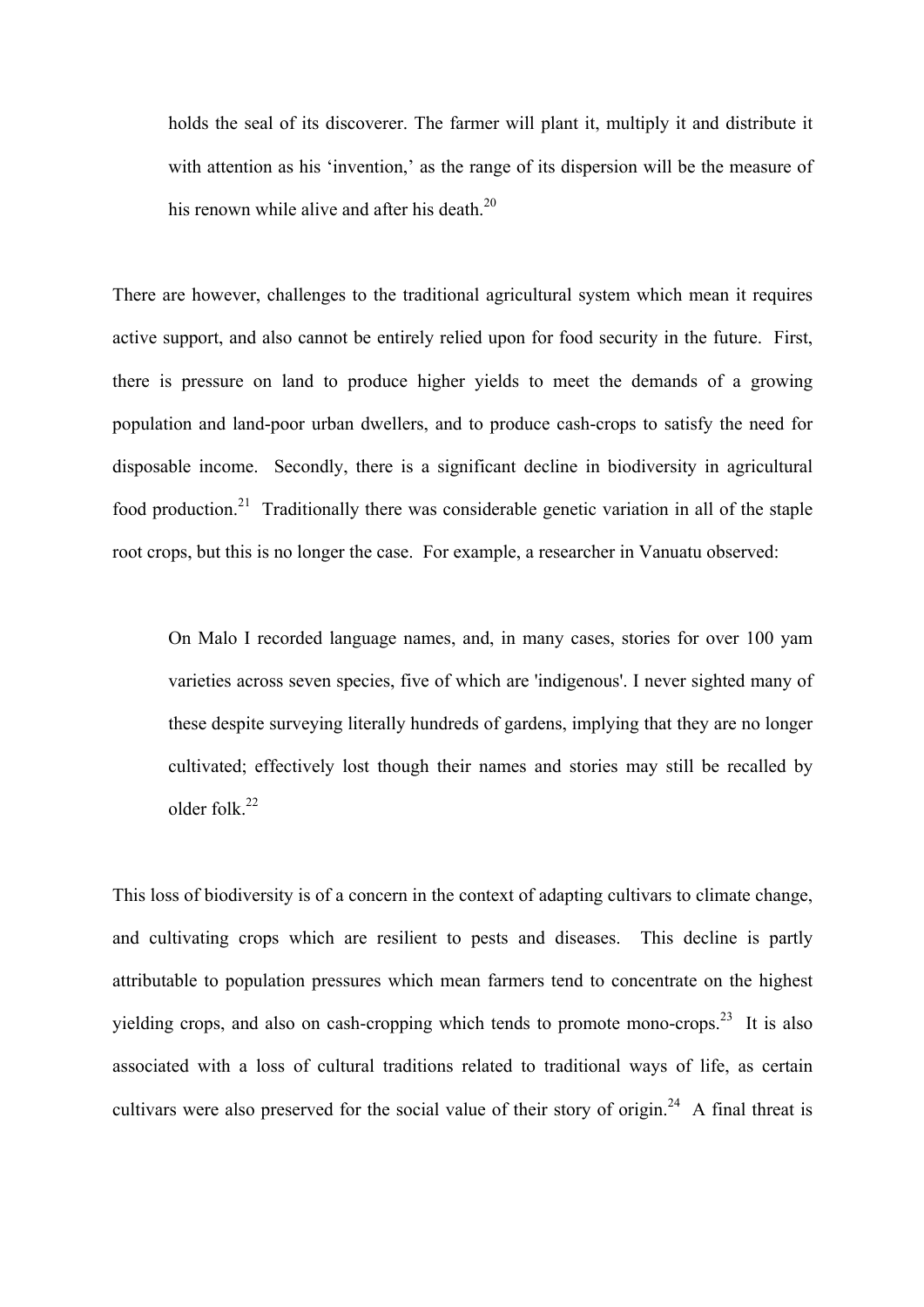the underlying vulnerability of traditional crops due to their narrow genetic base, making the introduction of new genetic material imperative to avert future epidemics and disasters.<sup>25</sup>

These observations suggest that an intellectual property policy that supports food security in countries where the traditional economy is still important, or potentially important, needs to be one that creates an enabling environment for preserving the indigenous diversity of foods. This requires, amongst other things, recognition and promotion of the traditional knowledge and customary regulatory systems that have evolved to promote food security in the past.

# **Part 2: The disjunction between food security policy and intellectual property policy in the Pacific Islands region**

The intellectual property systems in the region were first laid down by colonial governments, and these were generally rolled over into the new legal regimes created upon independence of the countries in the region.<sup>26</sup> However, intellectual property regimes have not played a significant role in practice in most countries in the region until recently, when a number of countries commenced reinvigorating and reforming their intellectual property systems.<sup>27</sup> The stimulation for doing so has overwhelmingly been accession to Free Trade Agreements such as the WTO, and also as a result of pressure from organisations such as WIPO, which promotes a view that intellectual property aids development. In contrast, national and regional organisations involved in promoting food security and climate change strategies have overlooked intellectual property policy as an issue almost completely, despite its relevance as outlined above. As a result, the new IP regulatory frameworks being introduced correspond to priorities of international bodies and trading partners, rather than responding to local needs. This is problematic in at least the following four fundamental respects.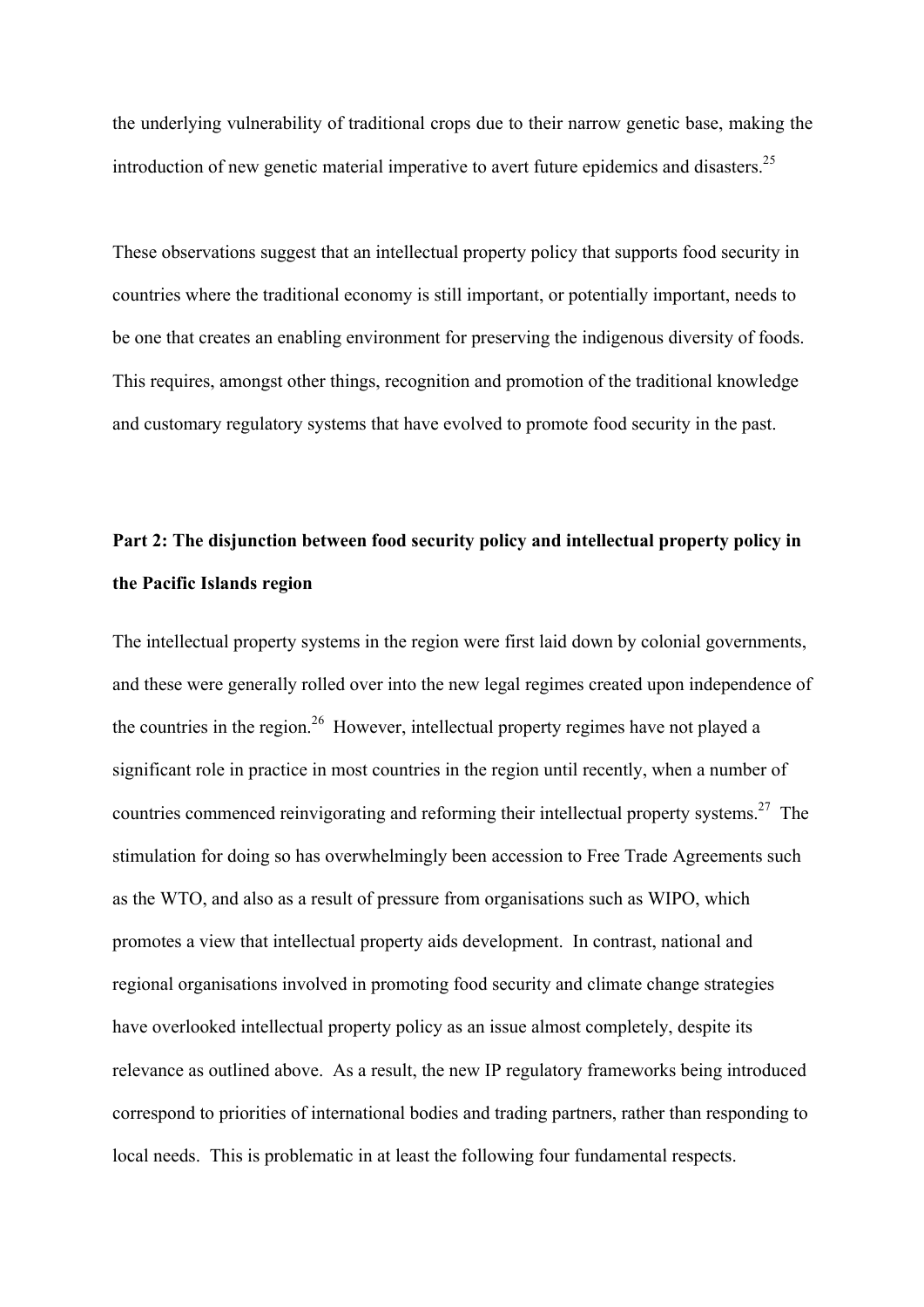# *(a) Western IP rights are not likely to promote innovation and diffusion of new technology in agriculture in the PICs*

The state of technological under-development in almost all the countries in the region means that it is highly unlikely that a western intellectual property rights regime will in fact stimulate the development of new agricultural innovation necessary for increased food security in the region. These countries are far behind the "technological frontier" and have few, if any, commercial enterprises operating in the area, and an almost complete lack of infrastructure. They therefore lack the capacity to transform genetic resources, which is what TRIPS consistent IP laws incentivize. Fieldwork conducted in Samoa, Fiji and Vanuatu in 2011<sup>28</sup> found that there has been almost no development of new plant or animal genetic varieties or agricultural technology in the past few decades (outside of the regional mechanisms discussed below). One exception to this was the development of the Fiji Fantastic Sheep in Fiji which was a joint project between Australia and Fiji over the 1980s to mid 1990s.<sup>29</sup> Despite its success, however, it has not been replicated either with new breeds of sheep or other livestock. The reasons given for this by the Director of the Animal Health and Production Division, Ministry of Primary Industries, is that Fiji has neither the facilities nor the expertise, as there are no qualified animal breeders in the country. Moreover, the overall cost of conducting such a program in Fiji is higher than if Fiji relies on other institutions overseas to do the research for them.<sup>30</sup> A similar issue arose in another example of agricultural innovation in Fiji, where a local engineer succeeded in inventing, and obtaining a local patent over, a new method of producing coconut oil. However, he was unable to find a way of commercialising it due to lack of manufacturing capacity and lack of institutional support. In reflecting on why his invention has not been further developed, and why there have been so few similar innovations, the inventor cited a general shortage of skilled and qualified personnel in the public sector, and a lack of awareness of the importance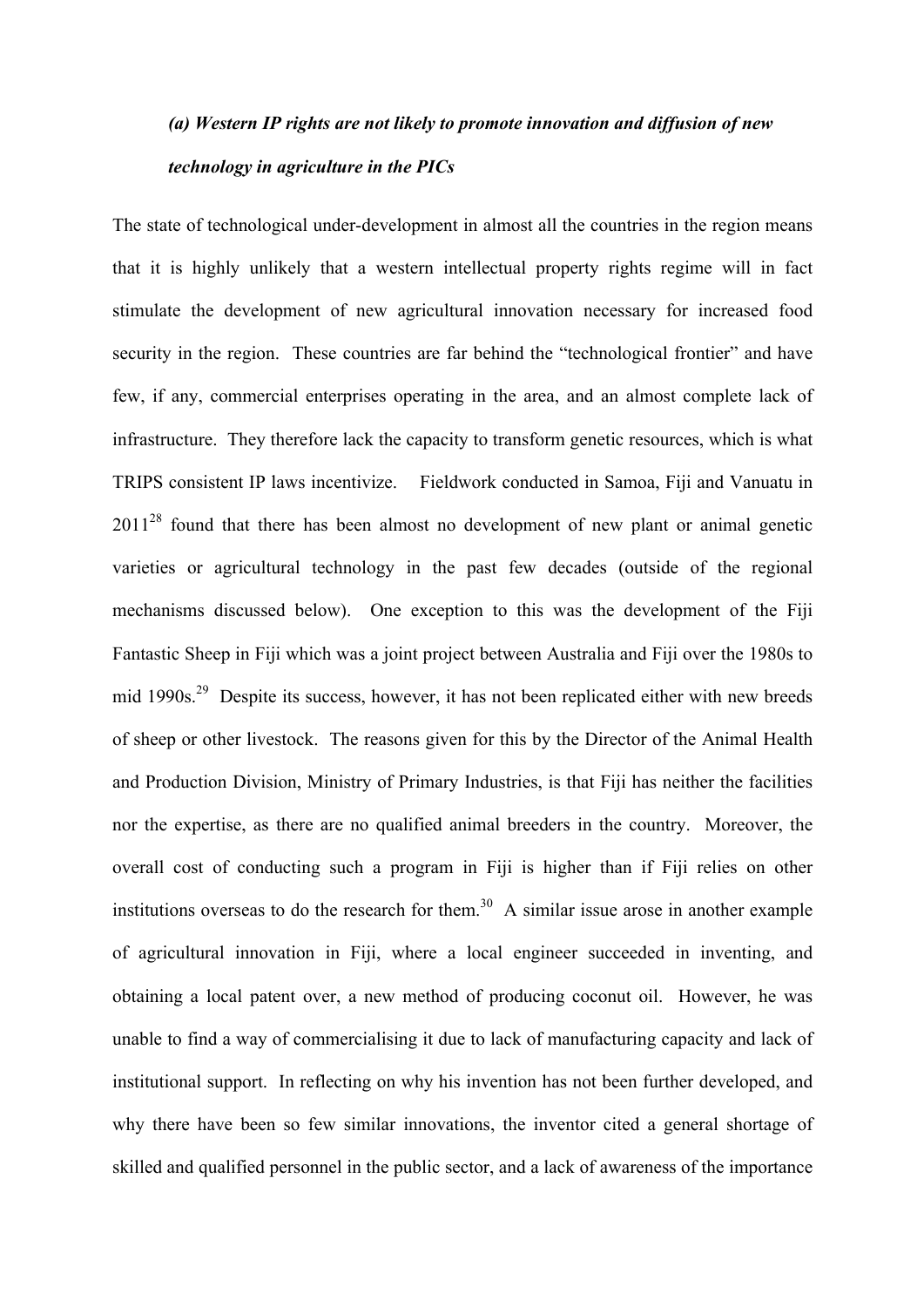of innovation and technology generally.<sup>31</sup> These examples suggest that while there is scope for in-country research and development if sufficient resources are invested, the economic viability of such endeavours is highly questionable regardless of the availability of intellectual property rights. Further, it appears that only governments and foreign aid donors have either the expertise or resources to conduct such research, and as they are prompted by general developmental concerns, the stimulation of a patent is not required in order for them to conduct research.

## *(b) A western IP system deflects attention from the need to support the organisations actually generating agricultural innovation in the region*

An investigation into agricultural innovation in the region shows that developments in these areas are overwhelmingly occurring in the context of regional research programmes and local non-government organisations. Research and the conservation of existing biodiversity is heavily dependent on regional co-operation and external funding.<sup>32</sup> as many countries simply lack the resources to develop their own research. There are many positive examples of such regional endeavours. For example, in 2008 a 'Centre of Excellence for Atoll Agriculture Research and Development in the Pacific' was established in Kiribati.<sup>33</sup> Funded primarily by the International Fund for Agricultural Development, the aim of the centre is to work on new technologies for atoll farmers and to document existing farming practices.<sup>34</sup> The research is aimed at "improving food security through enhanced soil fertility and the development of crop varieties that can grow in these areas".<sup>35</sup> Another example is the regional germplasm centre, The Centre for Pacific Crops and Trees (CePaCT), which was established in 1998 as a result of realisation of the serious dangers posed to biodiversity due to climate change and the outbreak of pests and diseases.<sup>36</sup> The aim of the Centre is to conserve and provide access to the region's genetic resources for staple food crops such as yam, banana, taro, and sweet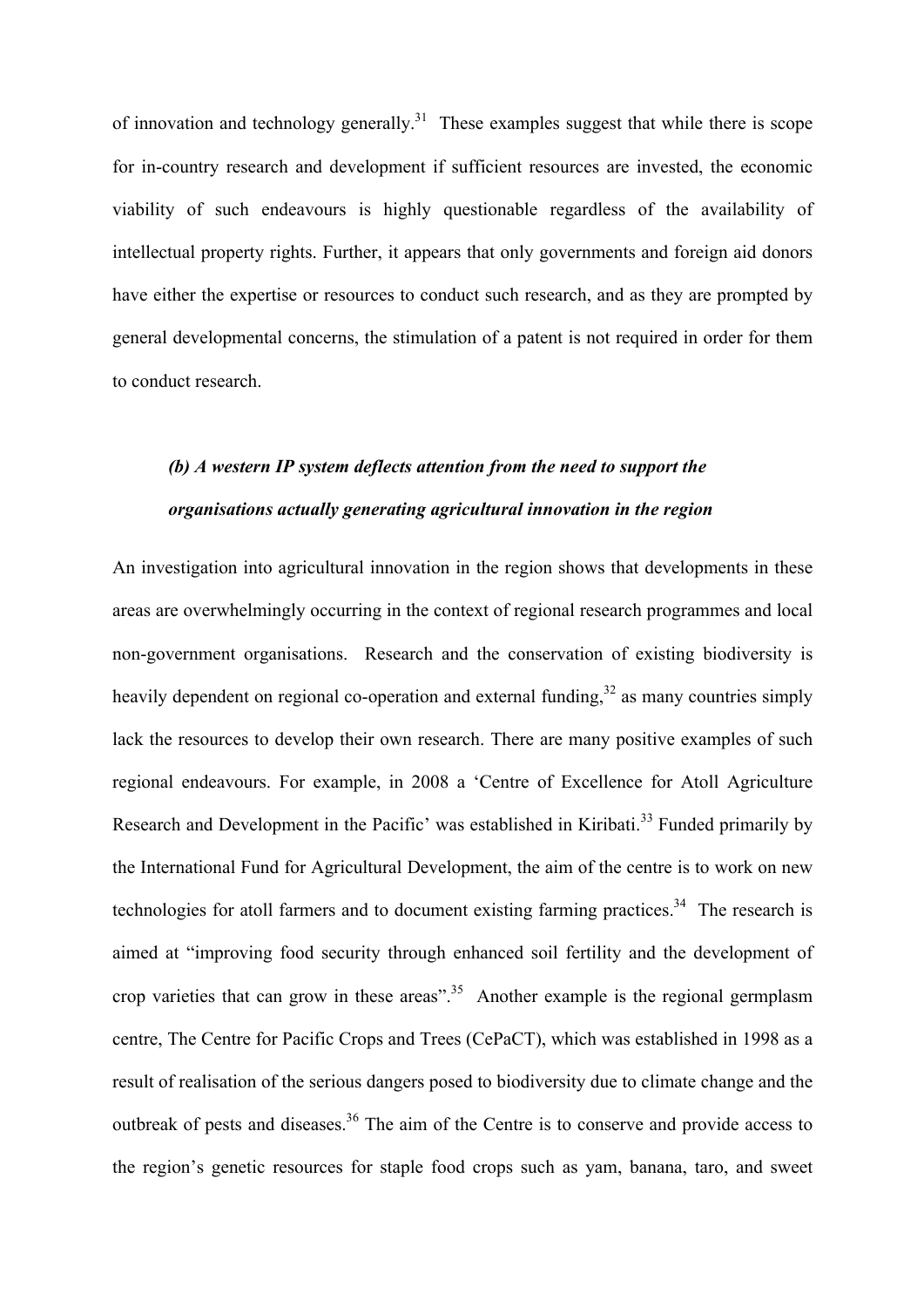potato.<sup>37</sup> It has encouraged the development of a regional inventory for existing germplasm collections, the establishment of national genebanks, the documentation of cultivars in Kiribati and Federated States of Micronesia and research into the storage of taro seed in Papua New Guinea.

There are also a number of NGOs that are active in this area, for example the Kastom Gaden Association in Solomon Islands<sup>38</sup> and the Island Food Community of Pohnpei.<sup>39</sup> These projects have mixed aims and agendas but share an interest in promoting local foods through cultivation and use, and identify the need to conserve crop varieties and improve access to plant resources.<sup>40</sup> They also express concern about the loss of traditional knowledge and the cultural values associated with local foods.

Both regional organisations and NGOs need funding and support to continue the work they are doing. They are unlikely to be incentivised by intellectual property rights as their focus is on distributing the new developments as widely as possible, which goes against the proprietary rights emphasis of intellectual property laws. In developing an intellectual policy for food security it makes sense to develop regimes that support and promote those who are actually doing the innovative work, rather than those that would appeal to commercial interests that simply do not exist in the region. Such an approach would see funds earmarked for implementing expensive regulatory schemes, such as those required by UPOV, replaced by grants and awards for regional bodies and NGOs producing innovative technology.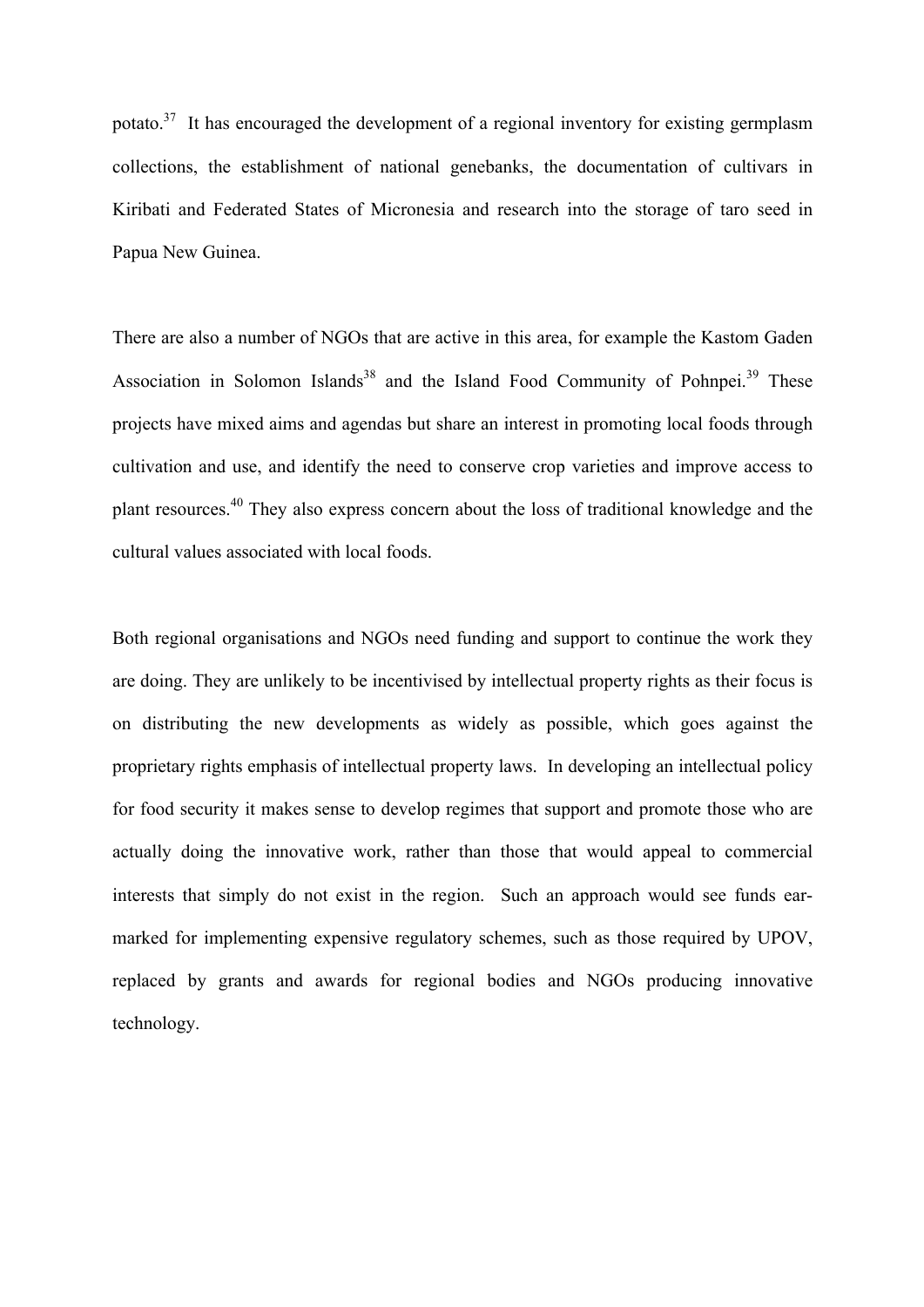*(c) The introduction or strengthening of western intellectual property systems may undermine the systems currently responsible for producing and diffusing new agricultural technology and genetic resources*

There is a danger that western intellectual property systems will undermine the work of the regional organisations and NGOs just discussed, and also the customary systems that are responsible for the development and diffusion of new varieties of plants in many countries in the region.

The customary system operates in very different ways to the western intellectual property system. The latter operates by granting a monopoly of control to individual inventors and breeders to allow them to make commercial gains; whereas a customary approach tends to be directed at benefit sharing, collective control or management, and indefinite recognition through naming practices. There is a risk that the introduction of UPOV type plant variety systems or patent laws may have a negative impact upon the current operation of the traditional system of genetic distribution. The concern is that it may change the mind-set of people away from the current relatively open access approach towards improved varieties towards a more proprietary, exclusive access mind-set. This is because, as Merry argues, "[l]aw is not simply a set of rules exercising coercive power, but a system of thought by which certain forms of relations come to seem natural and taken for granted."<sup>41</sup> There is thus a clear danger than once the idea of a "genetic resource owner" takes hold, there may be far less willingness to share access to genetic resources for the common good. For example, an analogous transformation has occurred in Vanuatu in the past thirty years as a result of the Constitution recognising customary "land owners." McDonnell argues: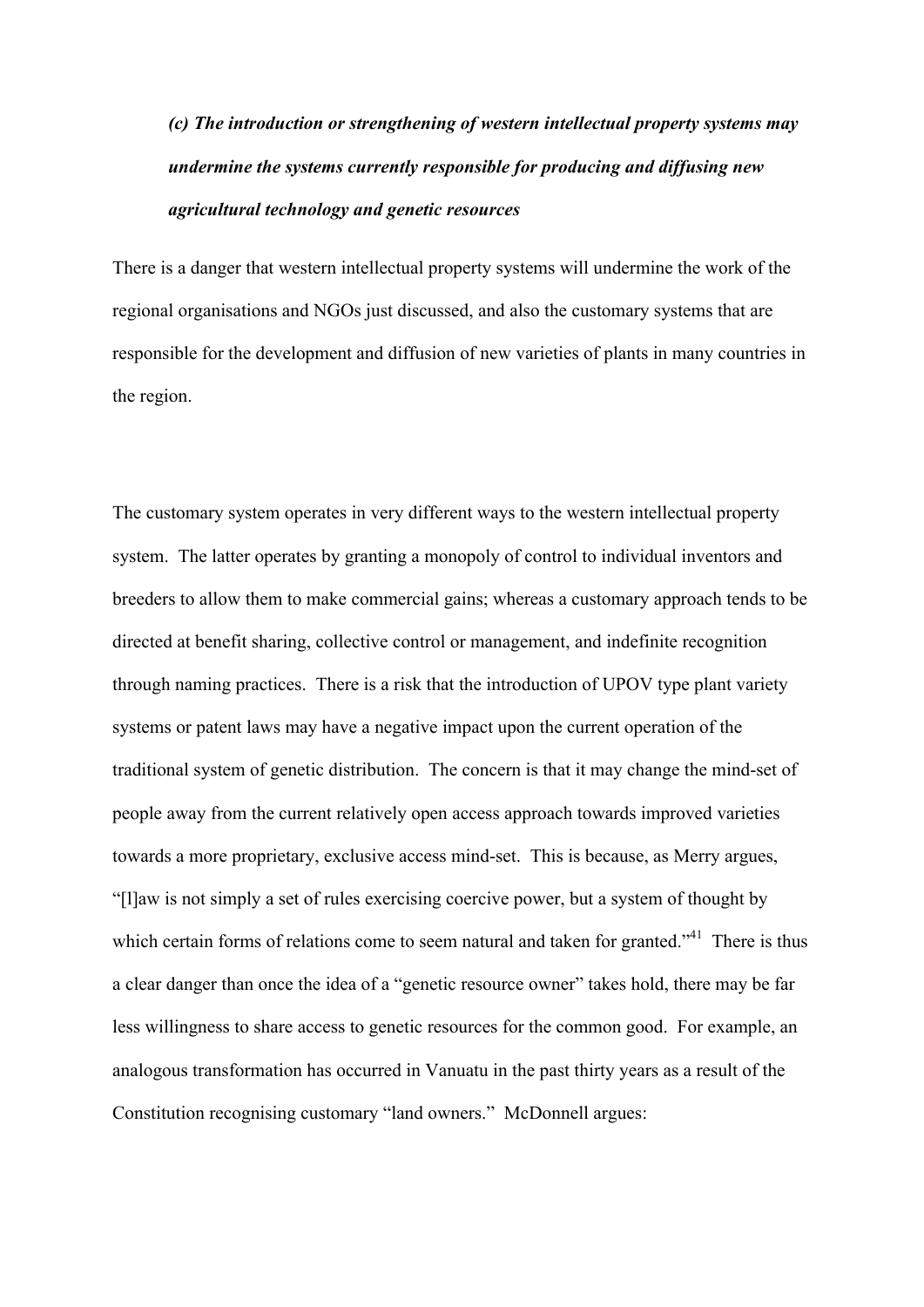The idea that this landownership is based in custom creates a legal nomenclature that at once looks like offering a model of recognition for the 'other' indigenous identity, while at the same time destabilising the foundation of this identity, reconfiguring indigenous relationships to land by asserting that land must be 'owned.<sup> $1/2$ </sup>

As discussed below, the challenge therefore is to find a framework in which both customary and state intellectual property systems operate to enhance, rather than diminish, the other's effectiveness.

A western intellectual property system may also undermine regional research endeavours. This potential problem is illustrated by a case-study into the development of taro leaf blight resistant taro. In 1993 most of Samoa's taro was wiped out by taro leaf blight. As well as affecting local consumption, this had a profound effect on Samoa's taro export market to New Zealand. As a result, the Ministers of Agriculture for six ACP countries decided in 1996 that a taro breeding programme should be established $43$  The programme is a partnership between the University of the South Pacific (USP), via its agricultural school based in Samoa, the Secretariat of the Pacific Community (SPC), the Samoan Ministry of Natural Resources and the Environment (MNRE), and Samoan farmers. SPC, through CePaCT, supplied the taro germplasm, lines of which came from Palau, the Philippines, Niue and South-East Asia. USP was mostly responsible for doing the breeding and producing seedlings of new varieties, although the breeder was partially funded by SPC and considerable technical assistance was provided by Australia. Finally, the MNRE and Samoan farmers were responsible for raising the seedlings and assisting with the evaluation and selection. The programme was funded primarily through regional and donor funds. There were no legal agreements or even any MOUs concerning the programme, and perhaps as a result there is considerable divergence of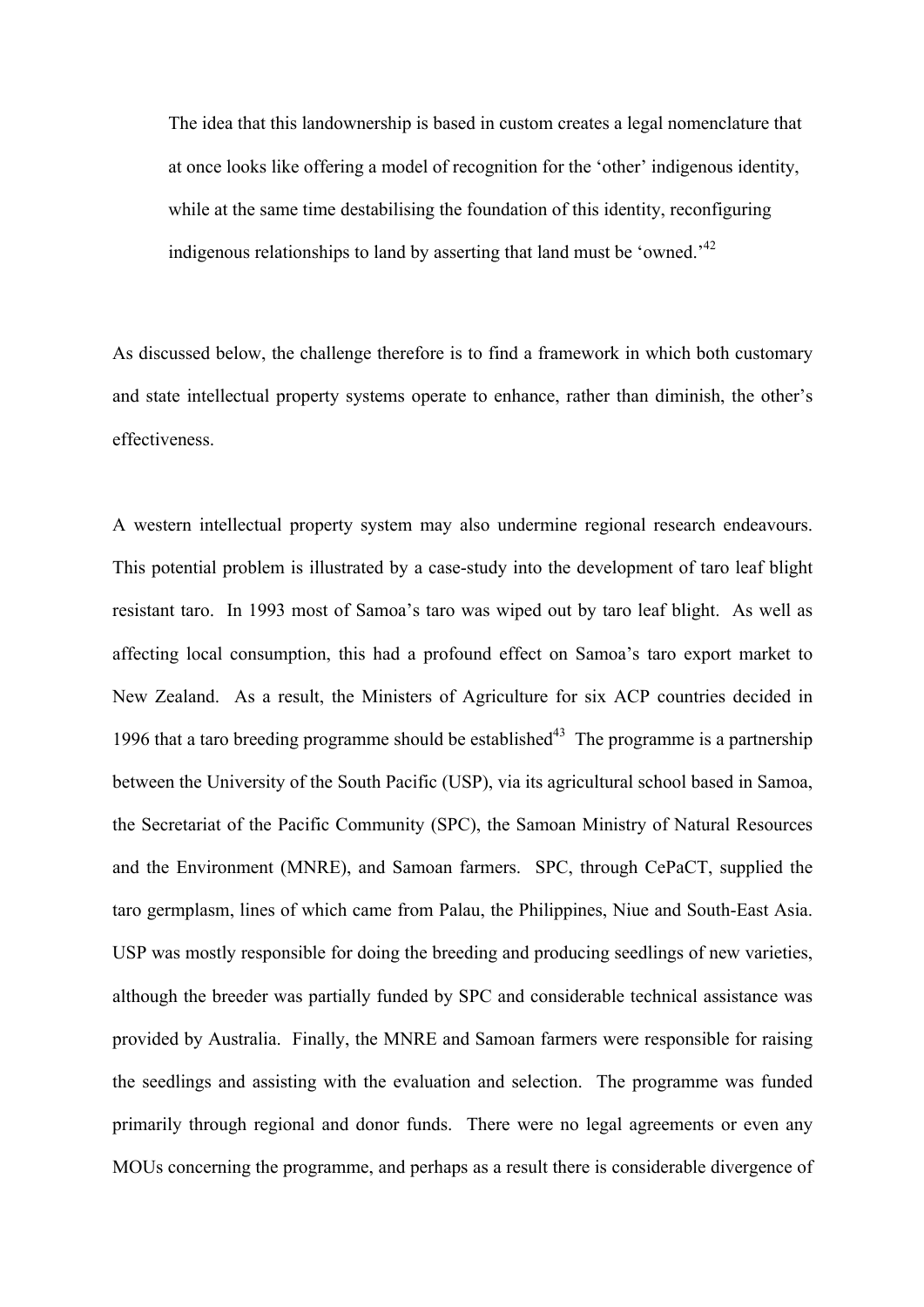views over who has the right to benefit from the new blight-resistant varieties that have been produced.

The breeders and those at CePaCT are firmly of the belief that the programme is a regional one, and as such should benefit everyone in the region. A breeder commented "As a breeder, this is for the whole region."<sup>44</sup> He emphasised that the breeding programme has benefited from regional germplasm and Australian technical expertise, and was concerned that if any move was made to try to patent the new varieties then other countries would stop sending their germplasm, and that this would undermine food security. On the other hand, some government officials in agriculture departments in both Samoa and Fiji stressed that where economic interests are involved then national ownership of plant varieties should be considered. One Samoan official stated that the government had spent a lot of resources and time and effort into breeding new varieties that are leaf blight resistant, and in the meantime Fiji had taken over the taro export market from Samoa as they have not had leaf blight. He was concerned that if Fiji does get the leaf blight, it would be unfair for it to be able to simply free-ride on all the developments that Samoa has done in leaf-blight resistance over the past decade.<sup>45</sup> This is felt particularly keenly because Samoa has not been able to recover its market from the Fijians, as New Zealand consumers still prefer the taro that is known as tausala ni Samoa ("Samoan taro") despite its being cultivated in Fiji.<sup>46</sup> An officer in the Fijian department of Agriculture also commented that when it comes to trade and competition between Pacific island countries then Fiji's national interests need to be protected, rather than having its genetic resources shared by the region.<sup>47</sup>

A third perspective is provided by the Samoan farmers who have reportedly been claiming rights over the more successful of the seedlings they are given to raise and select.<sup>48</sup> For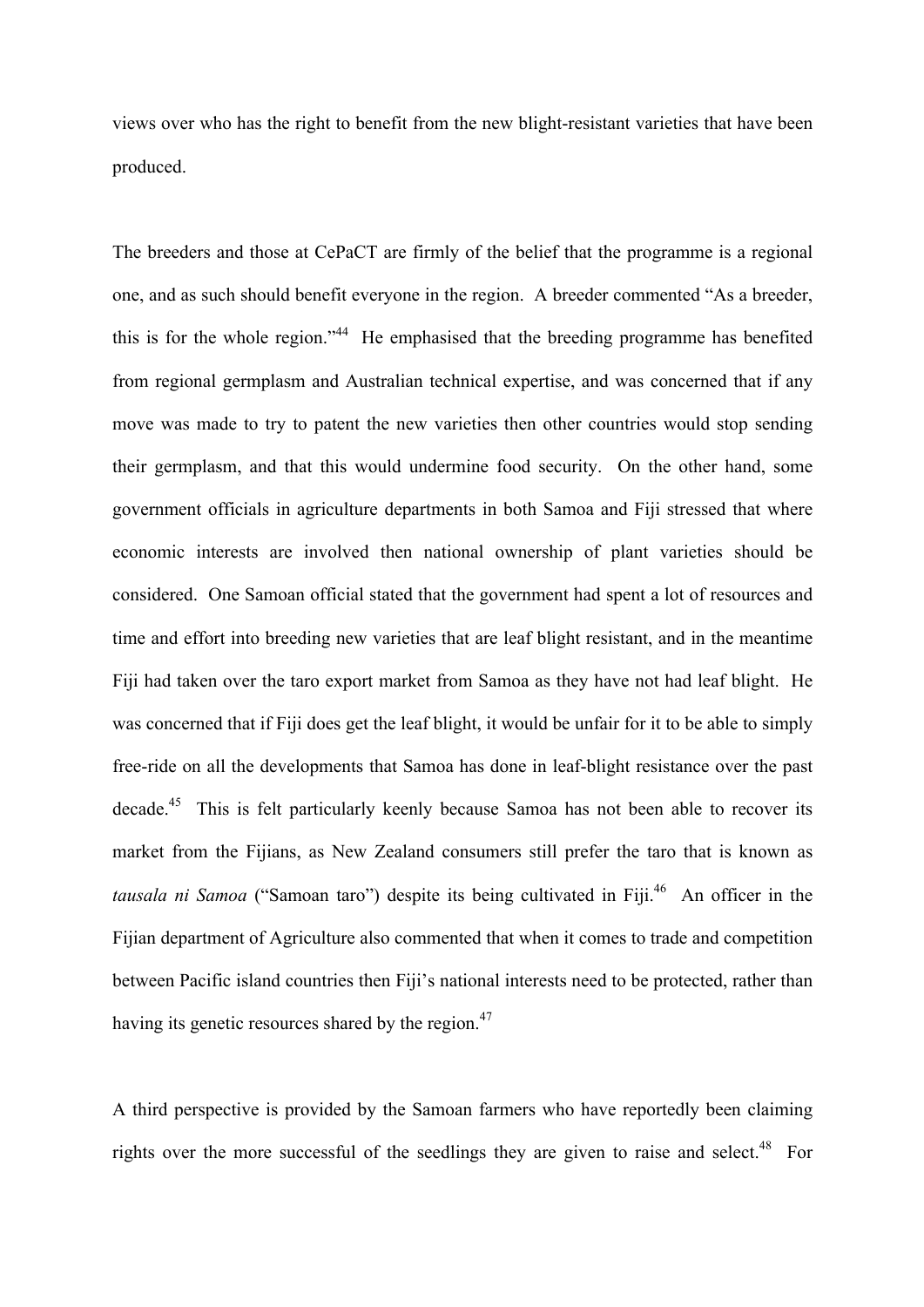example, in one village the farmers found that a particular new taro variety grew very well and gave them a competitive market advantage. The village therefore put a ban on the distribution of the genetic material, only allowing it to be distributed within the village and refusing to give the plants back to the MNRE when they came to get it back to redistribute. However, as the MNRE had back-up materials they were able to access the genetic materials anyway and so the ban has been lifted. Now the MNRE buys it back from the farmers and redistributes it to other farmers so they can benefit. The farmers argue that their work in raising, evaluating and selecting varieties means that they should get some benefits from them, but one breeder argued that this recognition should be limited to naming rights.<sup>49</sup>

This case study demonstrates that there are clear tensions between regulation of plant varieties for food security and for commercial opportunities and trade. The former objectives require an environment where the best genetic resources are freely shared, whilst the latter encourage countries to utilise their genetic resources for their own benefit to gain commercial advantage over the others, and also promotes nationalism over regionalism. In many ways this is symptomatic of what is happening on an international level, where conventions are pulling in opposite directions, some in favour of biodiversity and environmental conservation, others in favour of trade,<sup>50</sup> meaning that the demands being made on signatory or member states are incompatible and that the property regimes being advocated are incoherent. While at present there are relatively few areas where the Pacific Island countries compete with each other for export opportunities, this has the potential to change in the new era of Free Trade Agreements, all of which stress open markets to a limited range of (mostly agricultural) Pacific island exports. This demonstrates that the discourse of western intellectual property rights and their strengthened presence in the region has the potential to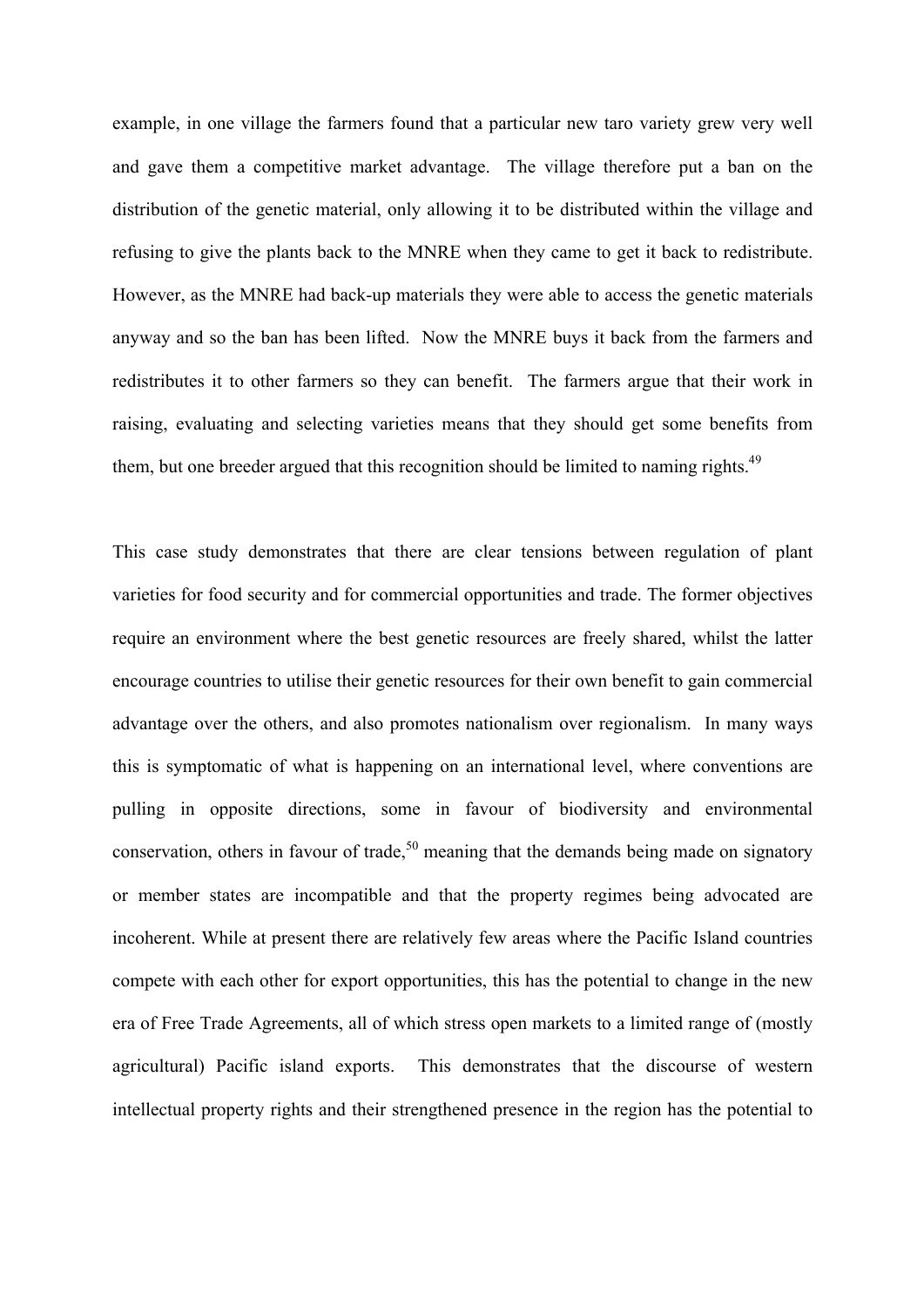undermine regional initiatives to promote food security through the sharing of plant genetic resources.

The taro case study also illustrates that there are very different viewpoints about access to genetic resources amongst different sectors in the region, particularly between those involved in cultivation of resources and those involved in trade. Policy decisions in the region on issues such as the sharing of genetic resources are often taken at a sectoral level without whole-of-government consultation, meaning that different ministries are working with quite different agendas. For example, a decision was made in 2009 to put all of the germplasm collection in CePaCT into the multi-lateral system of the International Treaty on Plant Genetic Resources for Food and Agriculture ("PGRFA Treaty"). Such a decision could have significant effects on trade, as demonstrated by the taro example, and yet the decision was made by a Heads of Agriculture and Forestry meeting without any input or consultation with those involved in trade. $51$ 

# *(d) A western IP system is inconsistent with many cultural values held by the inhabitants of the region*

Finally, the granting of rights over plant, animal and human genetic material is inconsistent with the cultural values of many in the region.<sup>52</sup> This was vividly demonstrated in the public furore that was generated in the mid 2000s when the University of Hawa'ii sought to obtain patents over varieties of hybridised taro. Under pressure from activists in 2006 the University gave up all claims to rights and royalties, or ownership on patents from the three varieties of hybridised taro which had been developed.<sup>53</sup> Three factors seem to have played a key role in informing the opposition, the first was some misunderstanding about the nature of the research being undertaken, the second was fear that GM taro would cross-breed with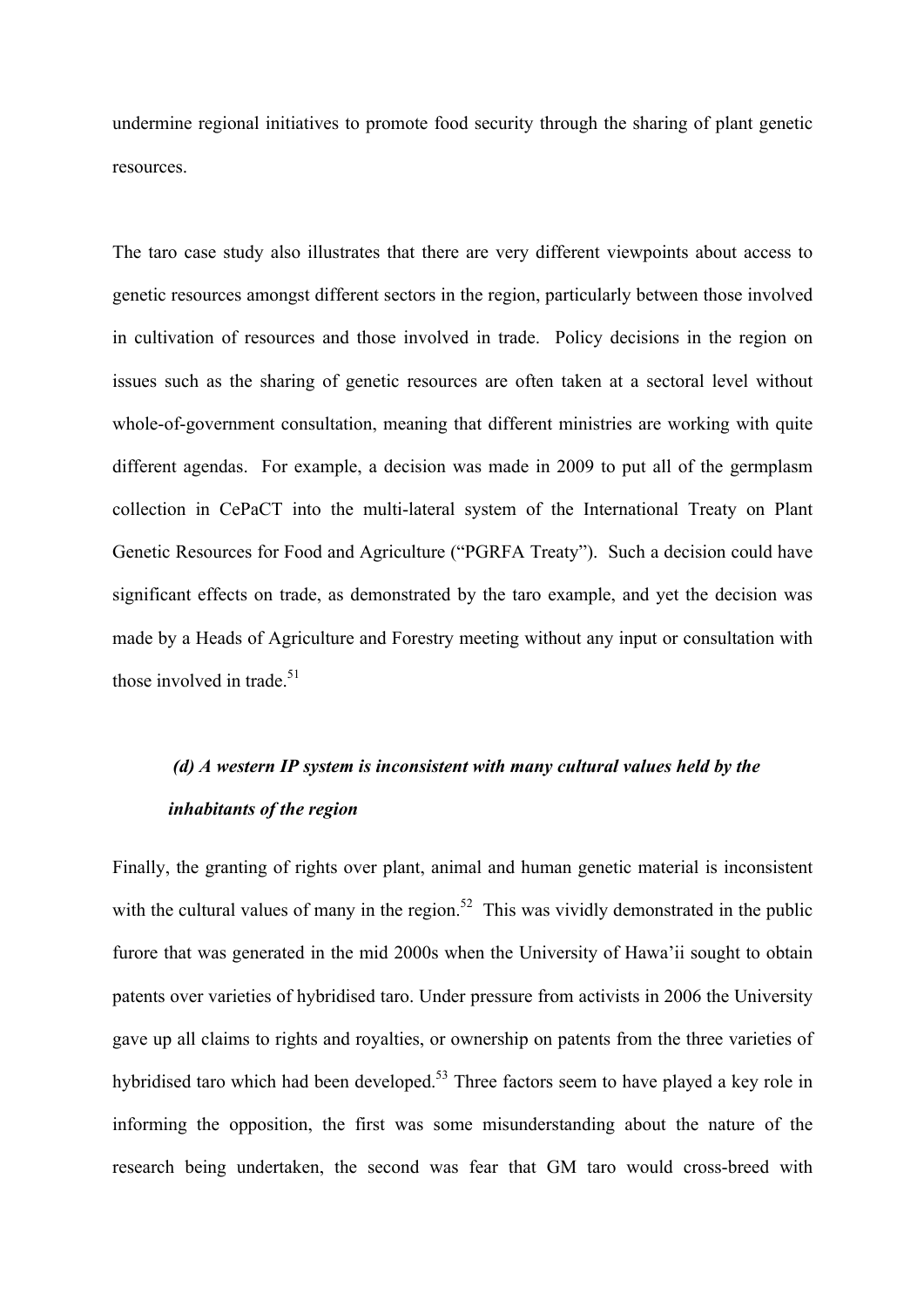Hawaiian native taro and thereby contaminate or mutate the native taro. This concern was strongly linked to the third and overriding concern, which was the cultural association with taro by native Hawaiians as a plant of origin. $54$ 

### **Part 3: An alternative approach to IP regulation in Least Developed Countries**

This section draws together the various strands of this paper to identify a regulatory approach to agricultural innovation that has the best chances of maximising the potential for food security in LDCs.

In the discussion above we have identified two primary goals for such a regulatory policy. The first is ensuring the continued traditional development and distribution of genetic diversity of crop species, especially those crop species which are central to local diets: yams, taro, bananas, sweet potato and cassava. The second is stimulating the development of new agricultural technology, including new plant varieties, that increase yield, ensure biodiversity and provide resilience to a range of environmental factors, and ensuring these are accessible (physically and economically) to the small scale farmers of the region.

To meet these goals we propose a four stranded strategy as follows.

# *(a) Develop a clear, whole of government and whole of region approach to intellectual property that explicitly embraces open access*

We have seen that despite the potential for intellectual property laws to have considerable impact upon food security in the region, they have tended to be overlooked by policy makers. As a result, the intellectual property regimes in a number of countries, particularly those involved in Free Trade Agreement negotiations, are being largely dictated by the desires of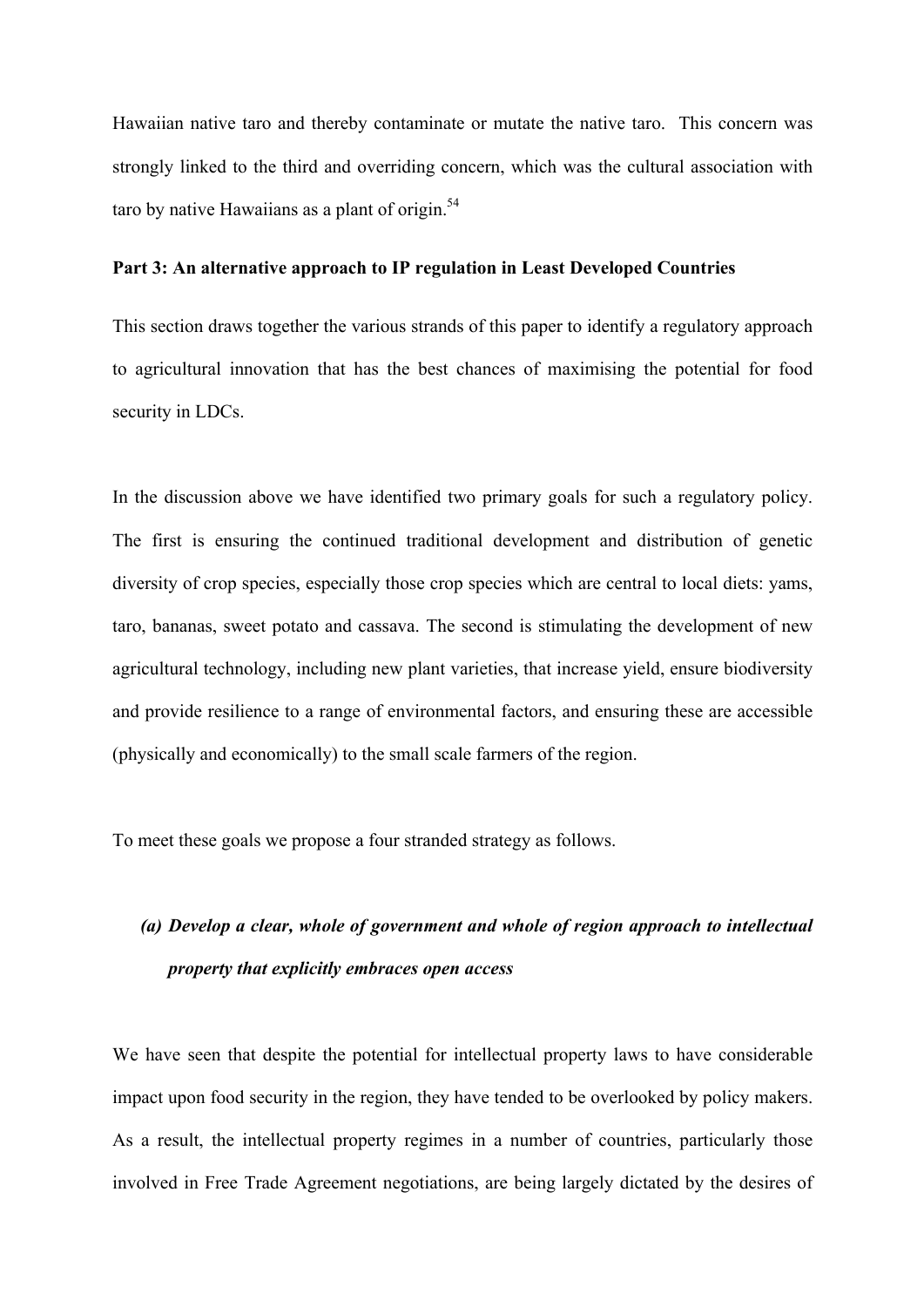foreign countries. Another consequence of addressing intellectual property issues in the current *ad hoc* and piecemeal fashion is that in many countries different government departments and sectors adopt opposing positions on access issues, leading to potential undermining of beneficial programmes, such as the taro example demonstrated. To overcome these problems, all governments in the region, and the region as a whole, should be encouraged to develop national and regional intellectual property policies that set out a vision of intellectual property to be incorporated into all policy developments where such issues arise. This intellectual property policy should be one that embraces open-access to the broadest extent possible, in recognition of the fact that the region is one which has vastly more to gain from sharing in new innovations from elsewhere than in excluding others from its own, particularly in the area of food security. Chiarolla similarly argues that plant genetic resources for food and agriculture "should be managed in an openly accessible manner, because they can generate high social value and positive externalities in the form of public goods."<sup>55</sup> Open-access is also arguably far more consistent with indigenous views in relation to intangible property,<sup>56</sup> at least in respect of genetic resources.<sup>57</sup> Such a policy needs to be championed at all levels for it to work, as otherwise there is the risk of certain individuals, sectors or countries feeling resentment or holding back new innovations which may be of general utility, or benefitting at the risk of negative consequences to others. It may be that such a policy could be introduced in such a way that capitalises upon the current concerns about climate change, as this is a threat against which all Pacific islanders should join forces if they are to have the best chances to combat it. Another mechanism that could be used to drive momentum in this area is the ratification of the Treaty on Plant Genetic Resources for Food and Agriculture.

### *(b) Strengthen traditional agricultural practices*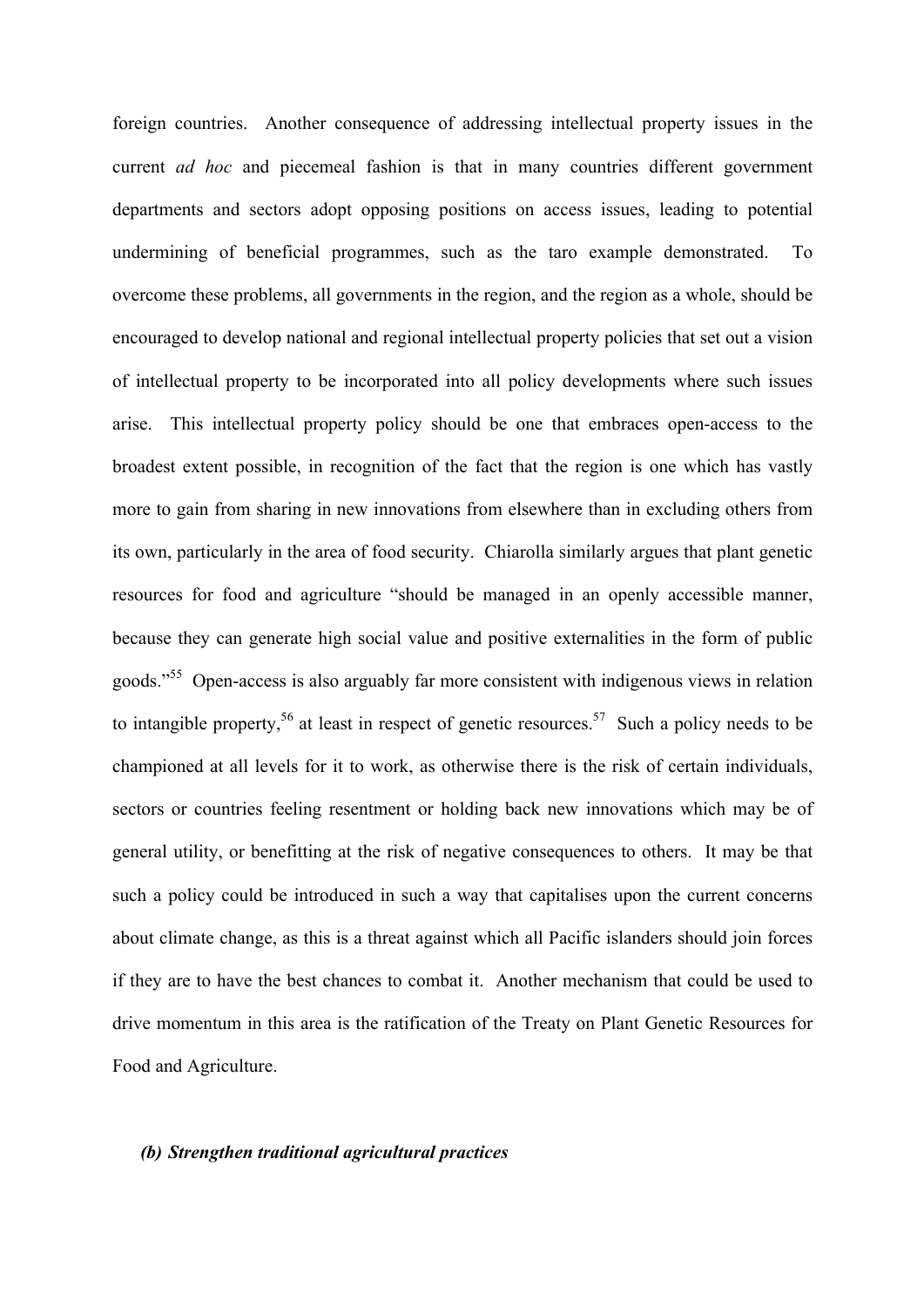Traditional economies have been a major factor in maintaining food security in the region. However, they are currently under threat from a number of angles. National governments and donors need to support programs that strengthen traditional practices, particularly in regard to the identification and distribution of new varieties, as these will be important in building resilience to climate change. Examples of such programs are prizes for new and improved varieties at agricultural shows or in national competitions, the promotion of education in the cultivation and use of traditional foods, revival programs for traditional agricultural practices (such as yam towers in Erromango),<sup>58</sup> documenting and recording existing traditional knowledge in respect of Pacific flora and fauna such as the development of salt-water resistant swamp-taro in Lord Howe Island in Solomon Islands,<sup>59</sup> and mainstreaming the distribution of new varieties of essential food-crops, such as is occurring through the Solomon Islands Kastom Gaden program. $60$  Customary protocols that encourage the sharing of genetic resources, such as the practice of naming new varieties after the person responsible for their introduction or the place they came from, should be deliberately built upon. At the same time, care should be taken not to introduce notions of exclusionary rights into programmes concerning traditional knowledge, as is unfortunately occurring in a number of drafts of traditional knowledge legislation throughout the region.<sup>61</sup> There is a danger that such laws, which take a broadly proprietary approach, will impede the current relatively open-access model to genetic resources, and so exceptions for maintaining food security should be explicitly incorporated.<sup>62</sup> As the Special Rapporteur on Food observed, "[r]ather than preventing access to traditional varieties and associated knowledge by creating a new system of enclosures, what is required is proactive support for their development."<sup>63</sup>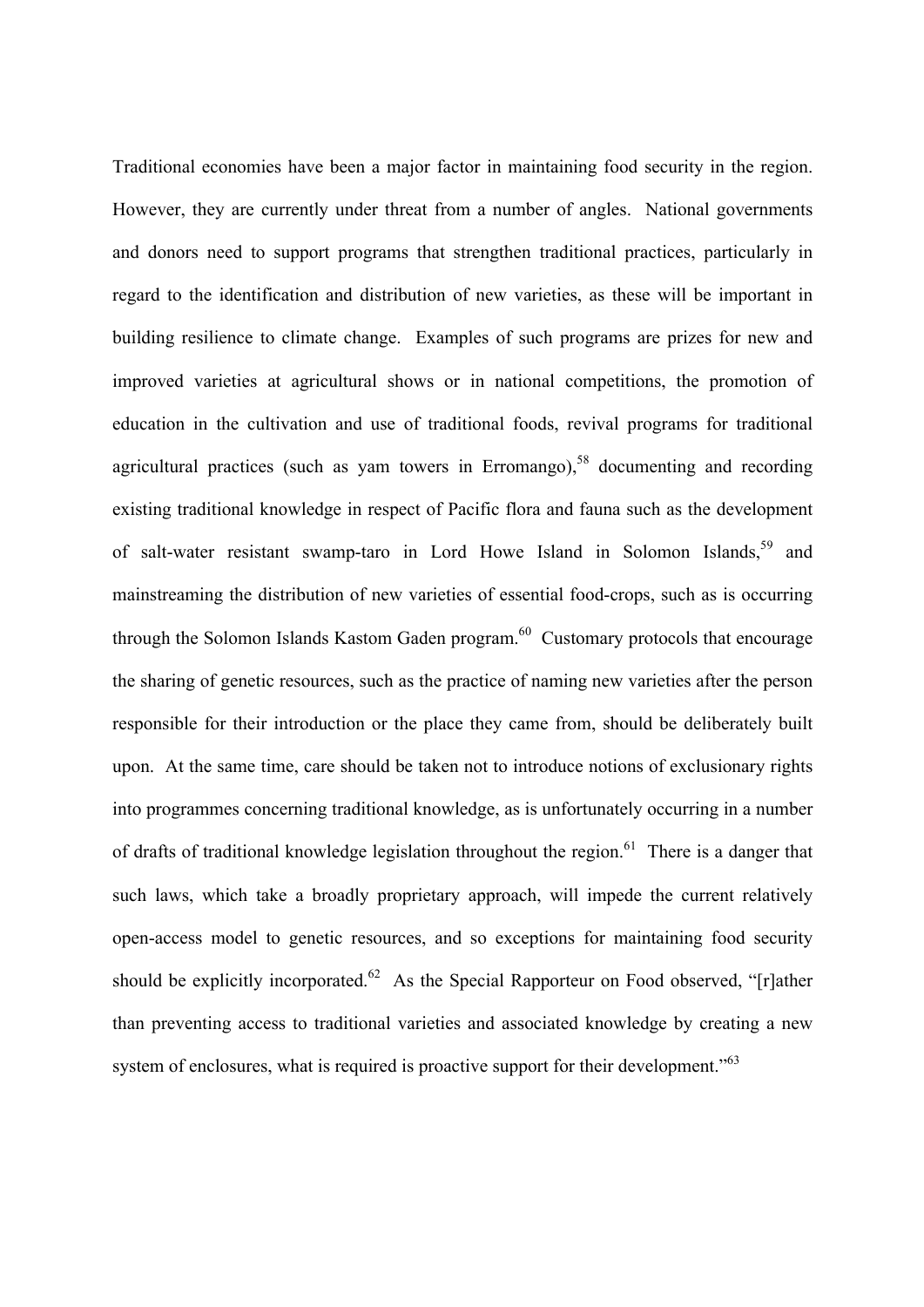## *(c) Promote innovation in agriculture through government and donor funded local and regional programs*

Governments and donor agencies also need to increase their funding of regional and national research programs such as the Solomon Islands Planting Materials Networks, CePAcT, PAPGREN, and the Community Gardens scheme in FSM. Such programs are able to focus the limited expertise available in the region on crucial issues in agriculture and, ideally, then distribute the benefits throughout the region. If benefits are to be shared equitably and traditional innovation encouraged, then research and development have to remain in the public domain and work collaboratively with traditional knowledge.<sup>64</sup> However, as demonstrated in the case-study on taro, such initiatives are threatened when national and regional interests are in conflict or trade policies are in conflict with those which focus on future food security. The undermining nature of these conflicts is exacerbated when there are no clear cross-sectoral policies or legal frameworks on access to genetic materials. As we saw, this has led to undercurrents of resentment that do not bode well for future regional cooperation programmes. These problems are compounded by the short institutional memory of many government departments and institutions in the region, meaning that people coming in after a project has been established are unlikely to be conversant with its aims and objectives. One way to counter these problems is the development of national and regional open access policies as discussed above.

#### *(d) Adopt a minimalist approach to state-based intellectual property laws*

Western intellectual property laws, particularly patents and plant variety rights, carry with them considerable potential to undermine food security in the region. This is because they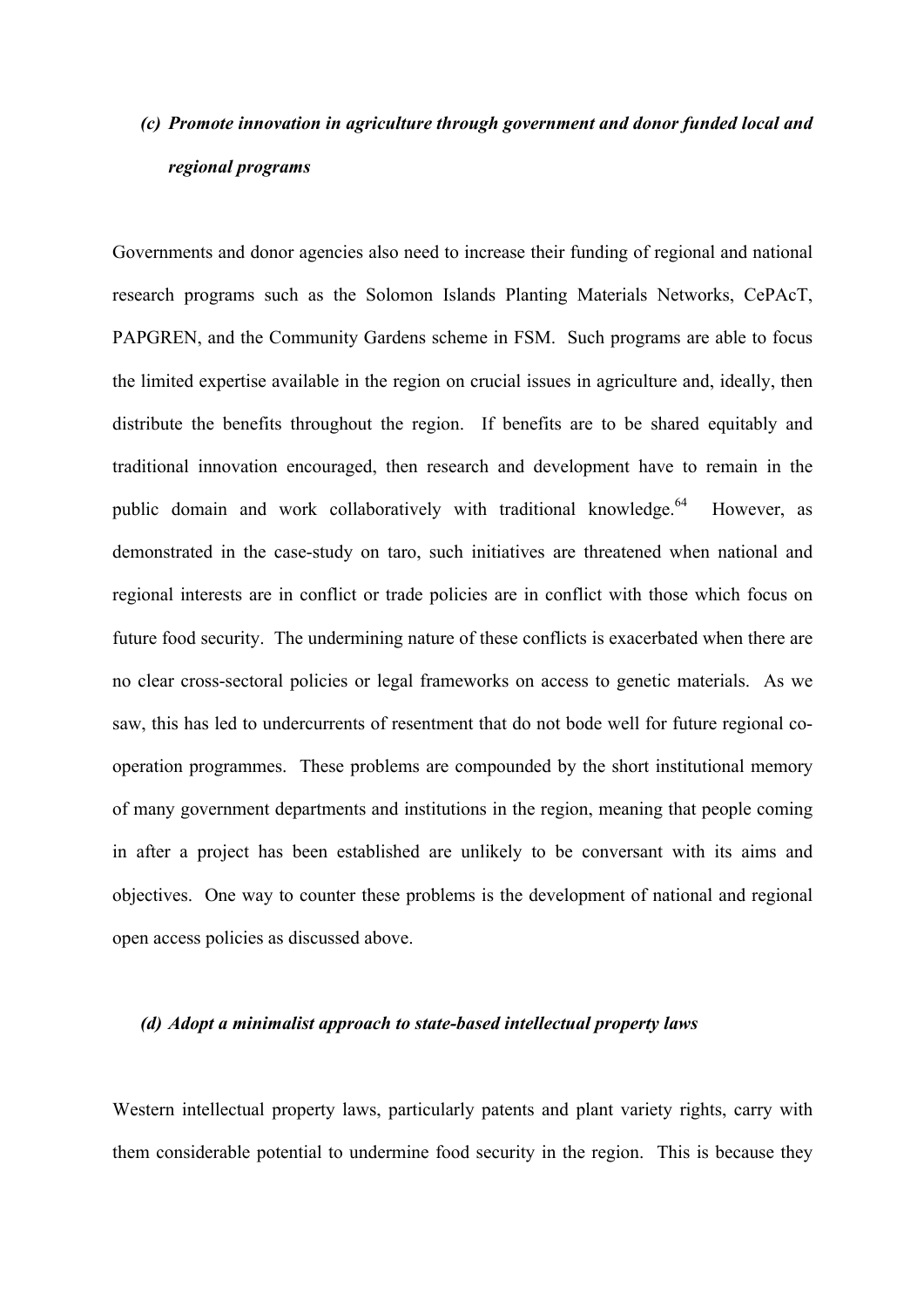create monopoly rights which may act as barriers to access to new agricultural technologies, especially for small-scale farmers upon whom food security is largely dependent in the region. Moreover, as we have seen in two case-studies, such laws are unlikely to bring with them the same benefits (such as incentive to research) that they do in more developed countries due to a number of factors, including the current undeveloped state of private research and development in the region. Countries in the region should therefore adopt a minimalist approach to such types of intellectual property.<sup>65</sup> This approach can be applied in a number of layers depending upon the circumstances of each country. The first layer involves not introducing western-style intellectual property laws without first doing a comprehensive analysis about how they 'fit' with indigenous regimes and values, and how they are likely to affect development in the country, including food security. Second, the inclusion of intellectual property provisions in Free Trade Agreements should be actively resisted. Third, if certain minimum intellectual property provisions in Free Trade Agreements cannot be avoided (such as joining the WTO), any TRIPs Plus requirements such as the obligation to join UPOV, should be avoided and all possible flexibilities built into any new laws that are introduced as a result. Finally, any awareness-raising activities done by organisations such as the WIPO, that seek to promote intellectual property rights, should be carefully monitored to ensure that balanced and locally contextualised information about the advantages *and* disadvantages of intellectual property is presented.

#### **Conclusion**

This paper has demonstrated that intellectual property laws potentially have significant impact upon food security in Pacific Island countries, and by analogy other LDCs. Further,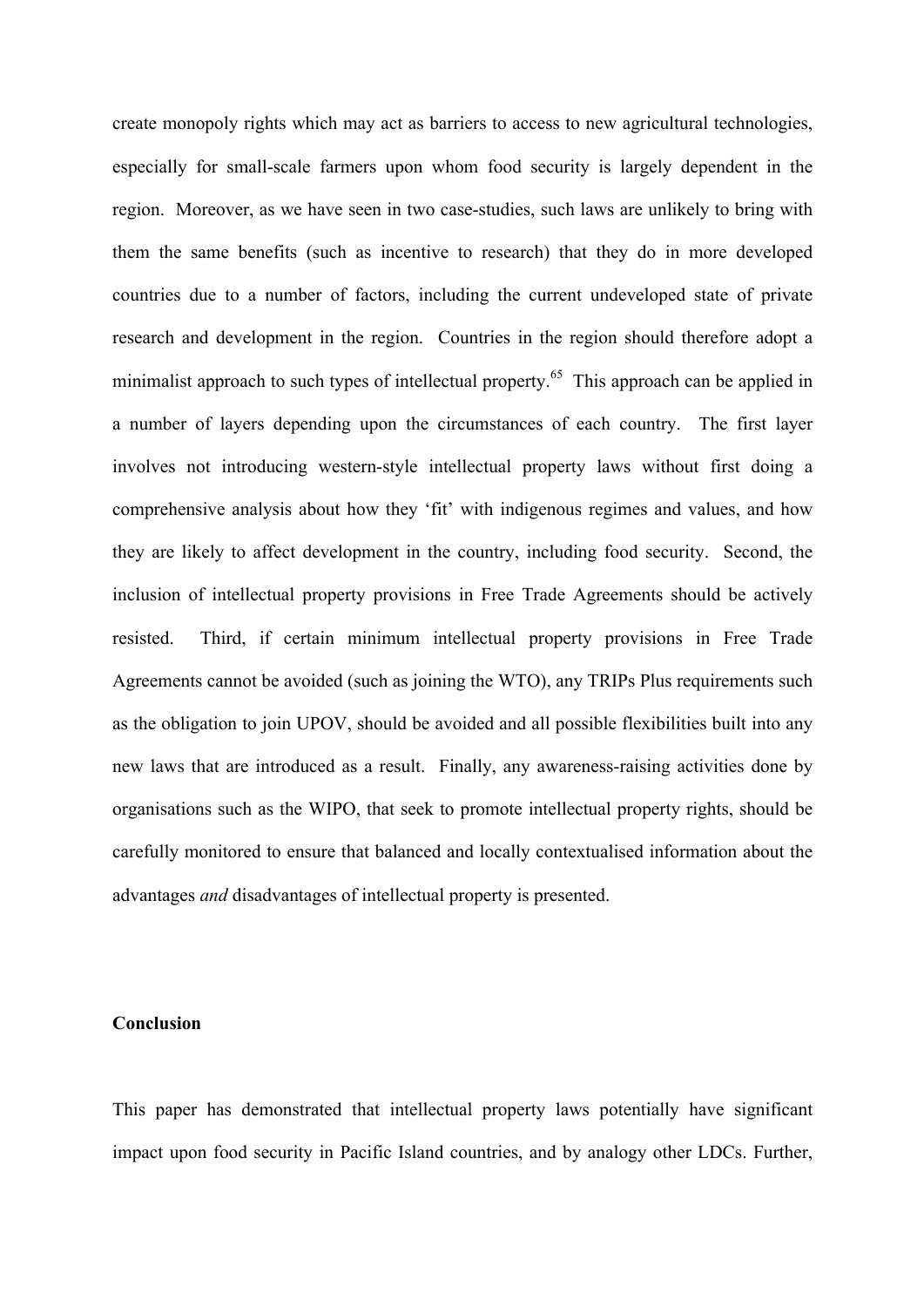while it has been recognised that strategies to address food security have to be cross and multi-sectoral,<sup>66</sup> this paper has identified a lack of coherent policy development at national and regional levels that is sufficiently grounded in the realities and experience of food production and harvesting in Pacific island states. Internationally, food security in the region tends to be either seen as linked to disaster risk management initiatives, or to trade and development strategies. While both of these aspects are important, they do not engage with the challenges of ensuring that best use is made of existing traditional knowledge and practices in food cultivation, nor do they explore how these can be used for ensuring future food security for producers and consumers. The challenge is one of balancing and rewarding indigenous, local farmers and cultivators as well as researchers and innovators of modern agricultural bio-technology. As has recently been argued, "preserving and enhancing systems of small-holder agriculture . . . . could well be a significant part of the solution to hunger, displacement and environmental and energy crises." $67$  Through a number of case-studies we have shown that caution should be exercised in assuming that the answer lies in importing western intellectual property regimes. This paper has therefore suggested that an alternative, four-pronged approach to intellectual property and food security in LDCs: the development of a coherent whole-of government open access intellectual property policy, the strengthening of traditional agricultural innovation practices and distribution processes, the promotion of agricultural innovation through local and regional government and donor funded programs, and the adoption of an explicitly minimalist approach to western intellectual property laws. Such an approach is most likely to ensure the support of those individuals and institutions best placed to develop and diffuse new agricultural technology and genetic resources in the specific context of LDCs.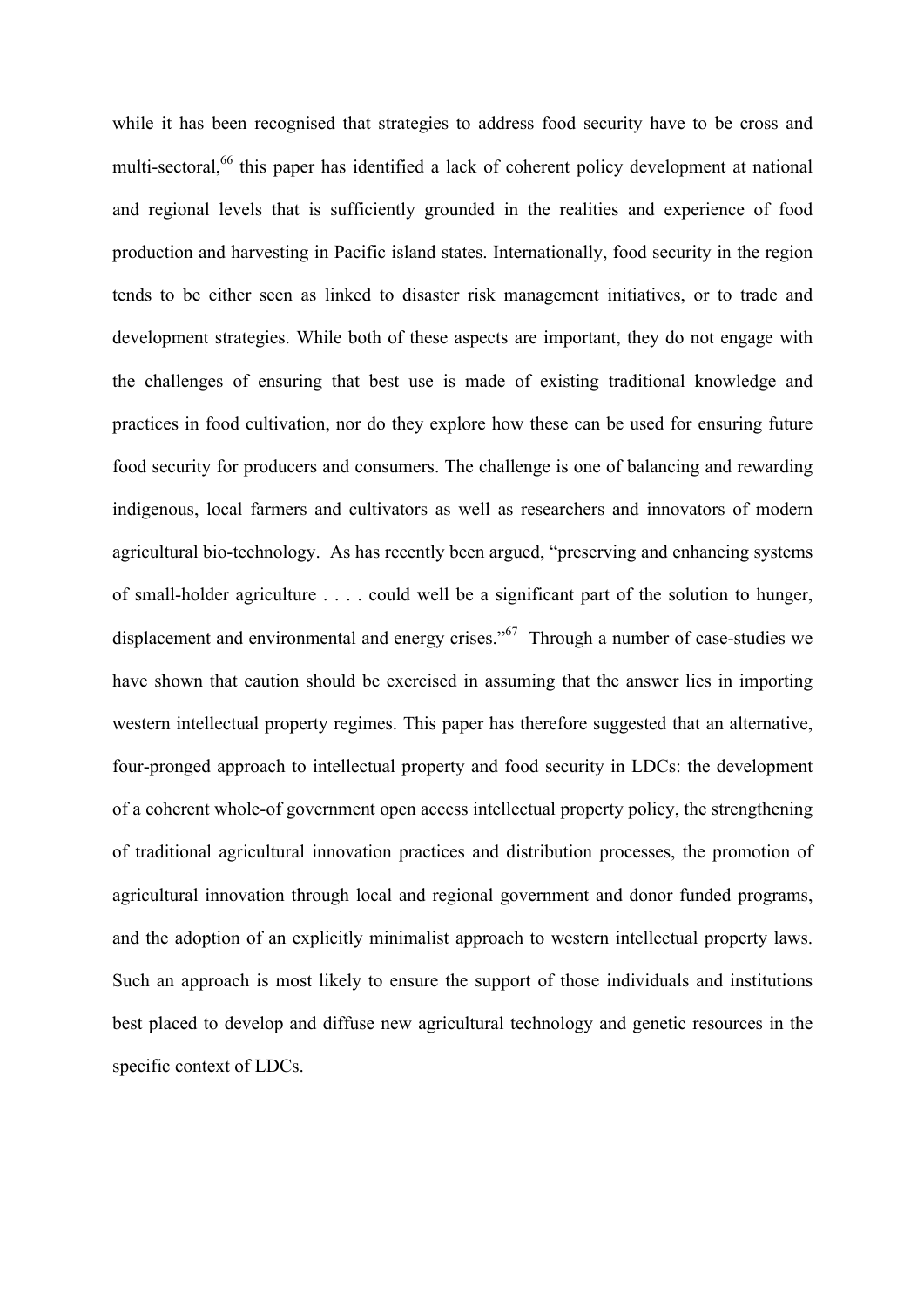5 Fiji, Solomon Islands, Papua New Guinea, Tonga, Samoa and Vanuatu

6 Union Internationale pour la Protection des Obtentions Végétales.

 $7$  See Vanuatu's accession to the WTO package, available at http://vanuatuwto.blogspot.com.au/

<sup>8</sup> Article 15 of the 1991 UPOV Convention allows nations to restrict breeders' rights "in order to permit farmers to use for propagating purposes, on their own holdings, the product of the harvest which they have obtained by planting (. . .) the protected variety." This does not however, allow sharing or exchange of the propagating material.

<sup>9</sup> National legislation can provide exceptions for "acts done privately and for non-commercial purposes [and] for experimental purposes" (art  $15(1)(i)$  and (ii)). In the Pacific scope and resources for in-country research are extremely limited as will be shown.

<sup>10</sup> See O. De Schutter 'Right to Food' UN Report  $A/64/170$  (23 July 2009) para 14. http://www.srfood.org/images/stories/pdf/officialreports/20091021\_report-ga64\_seedpolicies-and-the-right-to-food\_en.pdf

 $11$  Previous preferential trade agreements included the 1981 South Pacific Regional Trade and Economic Cooperation Agreement (SPARTECA) and the Lomé Convention in the 1970s. <sup>12</sup> This came into effect in 2002.

<sup>13</sup> Launched in 2009 at the instigation of Australia, supported by Forum leaders this latest FTA promises job opportunities, capacity building, higher standards of living and economic growth: Australian Government, Department of Foreign Affairs.

http://www.dfat.gov.au/fta/pacer/index.html. See further: the Pacific Institute of Public Policy Briefing Paper 11, October 2009 'Casting the Net to Define the PACER 'Plus''.

http://www.pacificpolicy.org/wp-content/uploads/2012/05/D11-PiPP.pdf

 $14$  Chiarolla, above note 1, 75.

<u> 1989 - Johann Barn, mars ann an t-Aonaich an t-Aonaich an t-Aonaich an t-Aonaich ann an t-Aonaich ann an t-Ao</u>

<sup>15</sup> Special Rapporteur  $(A/64/170)$ , above note 10, 14.

<sup>16</sup> As experienced in Cook Islands, Niue and Tokelau.

 $17$  It has been estimated that by 2020 more than half the population in a majority of the Pacific island countries will live in towns. See

http://siteresources.worldbank.org/INTPACIFICISLANDS/Resources/Chapter+1.pdf

 $18 \text{ See CSIRO (Commonwealth Scientific and Industrial Research Organization (Australia))}$ 'New Insight into Climate Change in the Pacific' 25/11/ 2011,

http://www.csiro.au/Portals/Media/New-insight-into-climate-change-in-the-Pacific.aspx.

<sup>19</sup> R. Bourke, 'Vanuatu Agricultural System Survey', April-May 1999, 1 (manuscript on file with author)

<sup>20</sup> S. Caillon and V. Lanouguère-Bruneau, 'Taro diversity in a village of Vanua Lava island (Vanuatu): Where, What, Who, How and Why?' (2004) Third Taro Symposium, Nadi, Fiji, 22-24, 8.

 $21$  This is a common problem throughout the region. See e.g., M. Taylor, 'New Regional Genebank in Fiji was made-to-Order for Pacific Island Nations' *Bio Science,* 16(4), 2000, pp. 19-21, 19.

<sup>22</sup> Private correspondence to M. Forsyth from M. Allen,  $5/12/2011$ .

<sup>&</sup>lt;sup>1</sup> See for example C. Chiarolla, *Intellectual Property, Agriculture and Global Food Security: The Privatization of Crop Diversity*, UK: Cheltenham, Edward Elgar, 2011.

<sup>&</sup>lt;sup>2</sup> See http://www.wipo.int/ldcs/en/ip/seoul\_declaration.html. Australia committed \$2 million in 2012 to helping LDCs in the ASIA-Pacific region strengthen their IP systems: see http://keionline.org/node/1443

 $3$  Chiarolla argues that many of these issues have become "decoupled." See above note 1, 24.

<sup>&</sup>lt;sup>4</sup> For the 2011 UN HDI ranking for PICs see Human Development Reports http://hdr.undp.org/en/statistics/.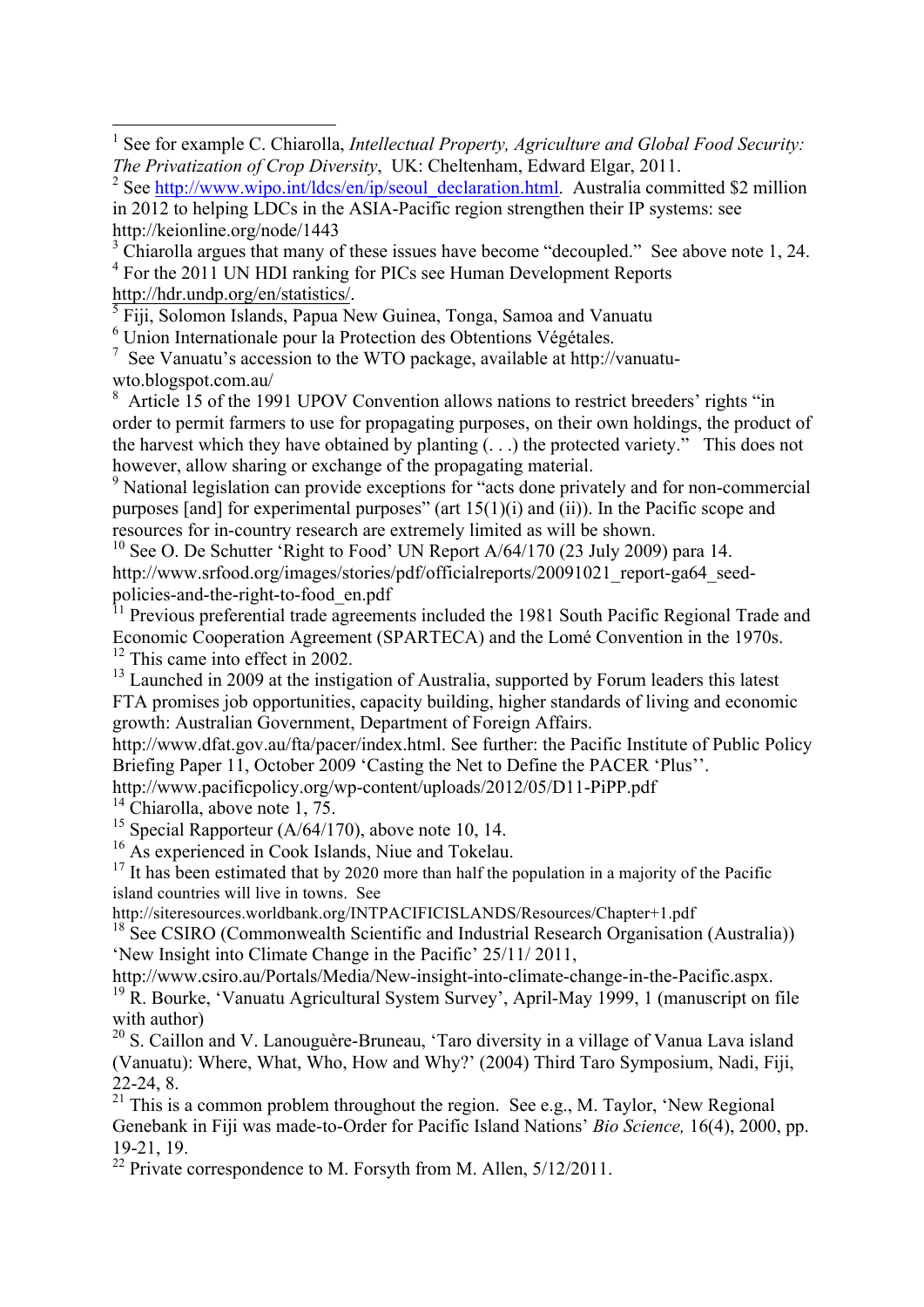<u> 1989 - Andrea Santa Andrea Andrea Andrea Andrea Andrea Andrea Andrea Andrea Andrea Andrea Andrea Andrea Andr</u>

<sup>26</sup> Farran, S. *South Pacific Intellectual Property Law*, Supplement, 51 International Encyclopaedia of Laws, Kluwer International, The Hague, 1999, pp 1-96 (Second edition) <sup>27</sup> Forsyth, M. 'Cargo Cults and Intellectual Property in the South Pacific' *Australian* 

*Intellectual Property Journal* 14, 2003, pp193 – 207..

<sup>28</sup> The data in this paper is based on two months of fieldwork in 2011 in Samoa, Vanuatu and Fiji. One hundred and ten loosely structured interviews were conducted with a range of stakeholders including government ministries in the areas of trade, health, education and agriculture, development partners, customary leaders, local businesses, educational institutions and research stations. This research was made possible by a three year ARC Discovery grant (2011-2014). The findings presented in this paper are part of a larger enquiry into intellectual property rights and development in Pacific Island countries: see http://www.ippacificislands.org for a full description of the project and its outputs.

 $29$  The Fiji Fantastic Sheep is a breed of sheep bred in Fiji that has the following characteristics: high fecundity, good amount of meat, and a small amount of wool that is selfshed by eighteen months of age making them tolerant of tropical conditions.

<sup>30</sup> Interview with Director of the Animal Health and Production Division, Ministry of Primary Industries, Suva, Fiji, 5/10/2011.

<sup>31</sup> See M. Forsyth, 'Tales of Intellectual Property in the South Pacific' SSGM Discussion Paper Series 2012/2

http://ips.cap.anu.edu.au/ssgm/publications/discussion\_papers/dplist.php?searchterm=2012  $32$  The conservation of coconut biodiversity is a case in point

http://www.spc.int/lrd/index.php?option=com\_content&view=article&id=655:conservationof-traditional-coconut-varieties&catid=78:training-and-workshops-&Itemid=30

<sup>33</sup> See for an update 'Atoll Agricultural Conference "The future is here; dialogue for setting the direction for atoll food production, research and development" April 2010 http://www.faopacific.ws/Portals/167/publications/Reports/Communique%20for%20Atoll%2

0Conference.pdf.

<sup>34</sup> Press Release, SPC, 24 July 2008. About 200,000 US\$ start up fund was used.  $35$  IFAD

http://www.ruralpovertyportal.org/web/guest/region/voice/tags/oceania/kiribati\_island. <sup>36</sup> Funding was provided by AusAID, the Australian Centre for International Agricultural Research (ACIAR), and the EU.

<sup>37</sup> Plantlets are distributed free of charge to SPC countries: email communication Dr. M. Taylor to S. Farran 2/02/2012.

<sup>38</sup> Formed in 2001, The Customary Gardening Association operates locally and through a Melanesian network of farmers. http://kastomgaden.org/about/. A key aspect is the Plant Material Network which provides members with improved seed and rootstock varieties.

 $39$  Initially a two year project running from 2005-2007, this community based project is still going strong and has developed to include projects to document pandanus and banana varieties in order to build a data base of plant resources to protect their gene bank. Its current work is funded by the US Forestry, Australian Government and SPC.

<sup>40</sup> See 'Island Food Community of Pohnpei' Report on the Strategic Planning Retreat, 2004 http://www.islandfood.org/publications/strategy.pdf.

<sup>&</sup>lt;sup>23</sup> McGregor et al, 'Assessing the Social and Economic value of Germplasm and Crop Improvement as a Climate Change Adaptation Strategy: Samoa and Vanuatu Case Studies' (2011), (manuscript on file with authors), 26..

 $^{24}$  Caillon above, note 20, 8.

 $25$  See McGregor et al. above, note 23, 2.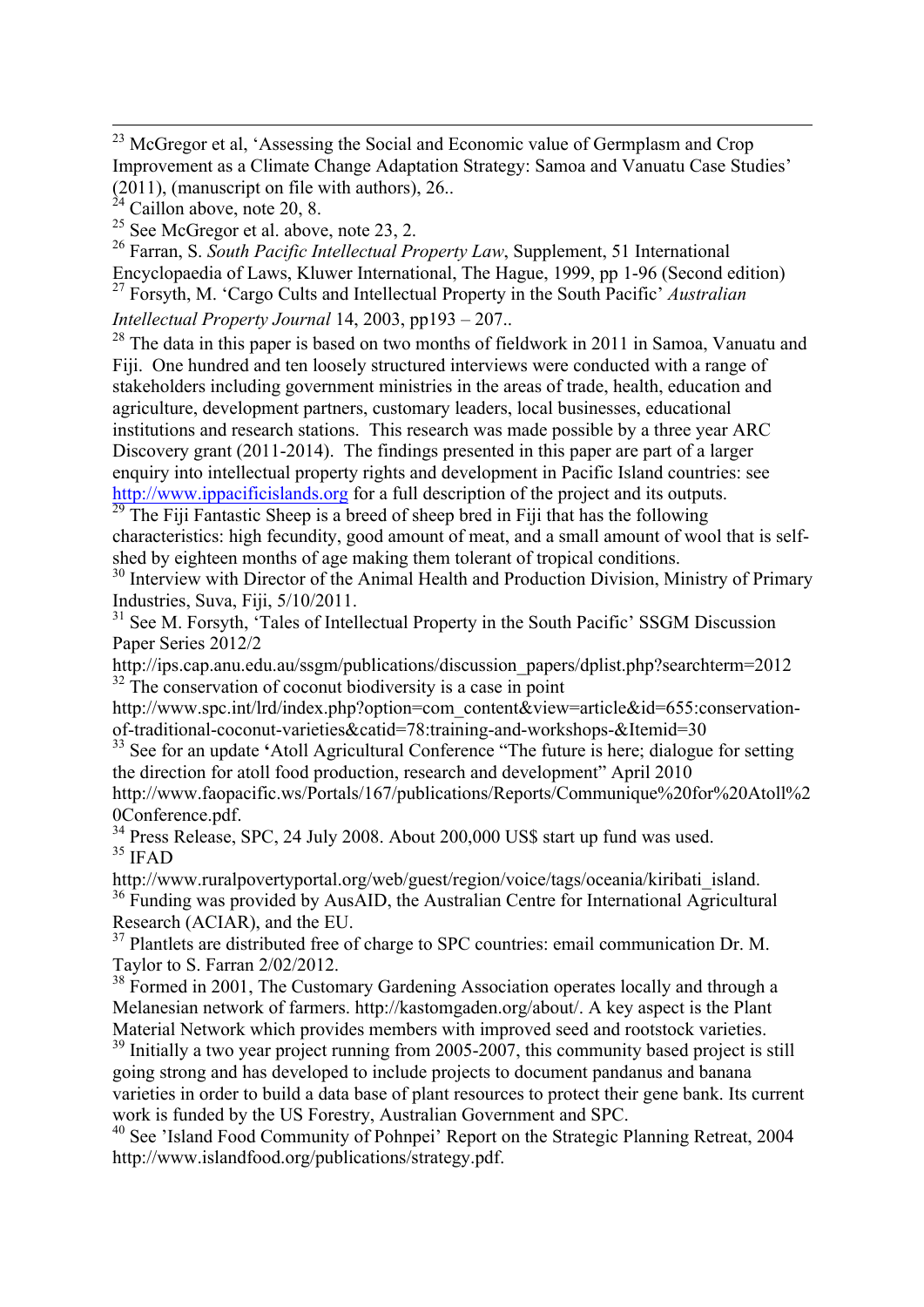<sup>41</sup> Merry Sally Engle, 'Legal Pluralism,' *Law & Society Review,* 22(5), 1988, pp. p. 869-896, 889.

<u> 1989 - Andrea Santa Andrea Andrea Andrea Andrea Andrea Andrea Andrea Andrea Andrea Andrea Andrea Andrea Andr</u>

<sup>42</sup> McDonnell, Siobhan, 2011, 'Masters not Mistresses of Modernity: Preliminary Thoughts on the 'Cultural Power' of Land Law in Vanuatu'. Paper presented at the Sally Engle Merry Workshop, 9 March 2011, Australian National University.

 $^{43}$  See Taylor above. note 21, 19.

<sup>44</sup> Interview with T. Iosefa, Lecturer in Crop Science, USP, Apia, Samoa, 8/04/2011.

<sup>45</sup> Interview with an officer in MNRE, Apia, Samoa, 5/04/2011.

<sup>46</sup> In Samoa it is known as "Niue taro" as it originally came from Niue, demonstrating that the custom of naming a variety from the place it came from is widespread in the region.

<sup>47</sup> Interview with an officer in Ministry of Primary Industries, Suva, Fiji, 27/09/2011.

48 See H. Jaenicke, 'Indigenous agricultural knowledge in the Pacific: (with special reference to article 9 of the International Treaty for plant genetic resources for food and agriculture)' Suva, Secretariat of the Pacific Community, 2011, 11 http://www.spc.int/

<sup>49</sup> Interview with T. Iosefa, Lecturer in Crop Science, USP, Apia, Samoa, 8/04/ 2011.

<sup>50</sup> This is not just in the Pacific. See P. Cullett 'Plant Variety Protection in Africa: towards

Compliance with the TRIPS Agreement' *Journal of African Law,* 45(1), 2001, pp 97-122.

<sup>51</sup> Interview with Dr M.Taylor, Land Resources Division, SPC, Suva, 22/09/ 2011.

<sup>52</sup> See A. Te Pareake Mead and S. Ratuva (eds) *Pacific Genes and Life Patents*, Call of the Earth Llamado de la Tierra and The United Nations University Institute of Advanced Studies, 2007, 111

<sup>53</sup> 'Hawaiian Taro Patent discussions' http://manoa.hawaii.edu/ovcrge/taro.html <sup>54</sup> '*Honolulu Star Bulletin* May 25, 2005

http://archives.starbulletin.com/2005/05/25/news/story4.html. This interrelatedness of people and landscape is found throughout the Pacific, see e.g., the Maori *whakapapa*. <sup>55</sup> Chiarolla, above note 1, 29.

<sup>56</sup> See e.g., the 1993 Mataatua Declaration on Cultural and Intellectual Property Rights of Indigenous Peoples; the 1988 Declaration of Belem; the 1999 Indigenous Peoples Seattle Declaration and the 1995 South Pacific UNDP Regional consultation on Indigenous Peoples and Intellectual Property Rights (which some Pacific islands seem to have lost sight of). <sup>57</sup> S. Ratuva and A. Mead (eds) above note 52.

<sup>58</sup> L. Bolton, 'Describing Knowledge and Best Practice in Vanuatu' in E. Hviding and K. Rio (eds) *Made in Oceania: Social Movements, Cultural Heritage and the State in the Pacific*, Sean Kingston Publishing, 2011, p 302-321.

 $59$  A project between local people and the Anglican church assisted by the Episcopal Relief and Development Fund: See G. Kiriau 'Pacific Region: Food Security' Anglican Alliance 2011

http://clients.squareeye.net/uploads/anglican/documents/Food\_security\_in\_the\_Pacific.pdf <sup>60</sup> See http://kastomgaden.org/

<sup>61</sup> See M. Forsyth, 'Do You Want it Giftwrapped? Protecting Traditional Knowledge in the Pacific Island Countries' in Drahos, P. and Frankel, S. (eds) *Indigenous Peoples' Innovation: IP Pathways to Development* Australia: ANU ePress, 2012 pp.189-214; M. Forsyth, 'Lifting the Lid on 'The Community': who has the Right to Control Access to Traditional Knowledge and Expressions of Culture?' *International Journal of Cultural Property,* 19*,* (2012 pp. 1-33; M. Forsyth, 'How can Traditional Knowledge Best be Regulated? Comparing a Proprietary Rights Approach with a Regulatory Toolbox Approach' *The Contemporary Pacific,* 25(1), 2013 pp. 1-31; and M. Forsyth, 'The Traditional Knowledge Movement in the Pacific Island Countries: the Challenge of Localism' *Prometheus* 29(3), 2011, pp 269-286

<sup>62</sup> See Jaenicke, above note 48, 17.